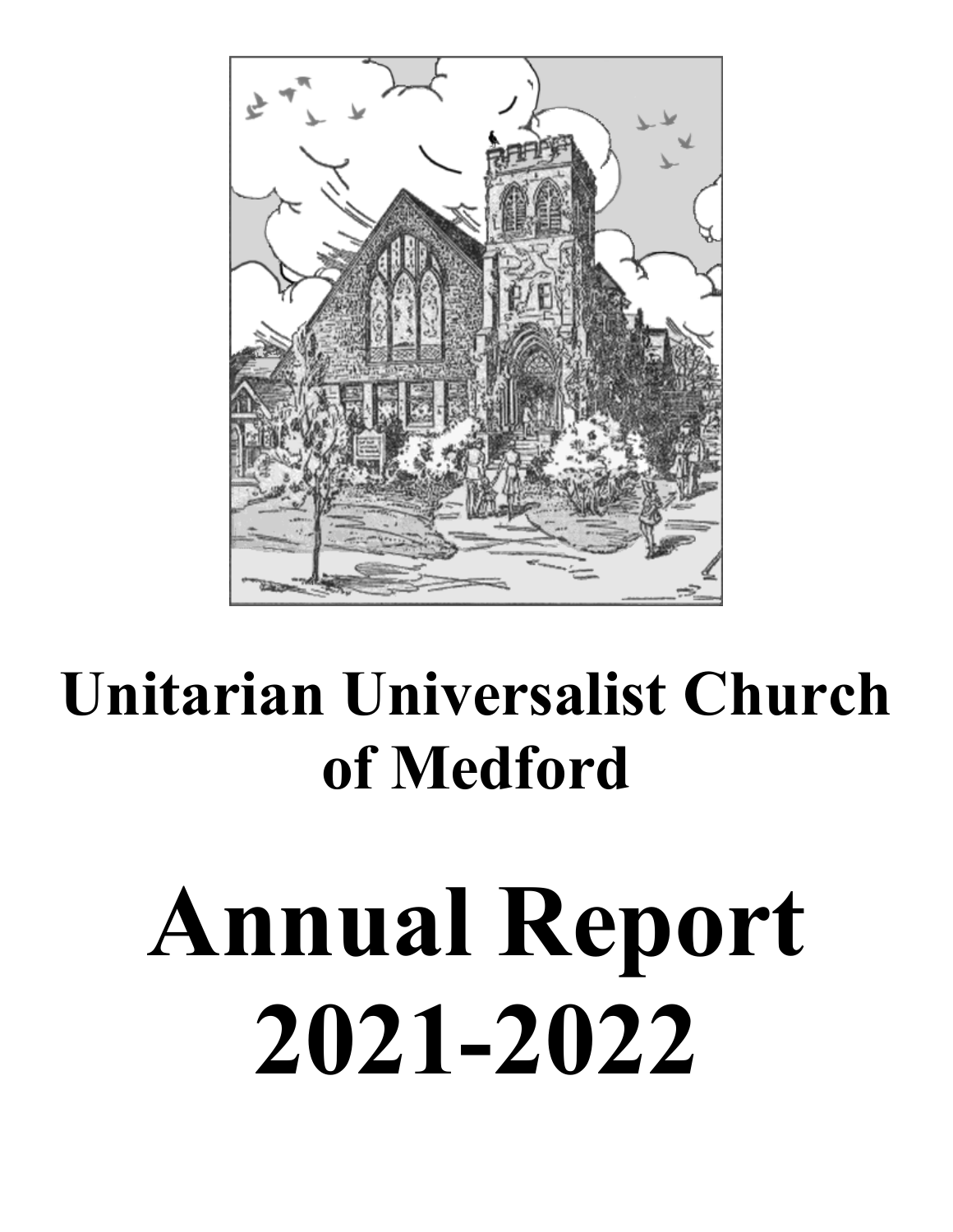## **Annual Report 2021-2022 Table of Contents**

- 1. [Agenda for June 5, 2022 Annual Meeting](#page-2-0)
- 2. [Warrant for June 5, 2022 Annual Meeting](#page-3-0)
- 3. [Notes from J](#page-4-0)une [6, 2021 Annual Congregational Meeting](#page-4-0)
- 4. [Annual Report from the Board of Trustees](#page-5-0)
- 5. [Minister's Annual Report to the Congregation](#page-7-0)
- 6. [Annual Report from the Director of Religious Education](#page-10-0)
- 7. [Annual Report from the Music Director](#page-11-0)
- 8. [Review of Fiscal Year 20](#page-12-0)2[1-](#page-12-0)22 [Finances](#page-12-0)
- 9. [Report on Church Assets](#page-15-0)
- 10. [Annual Report from the Worship Committee](#page-18-0)
- 11. [Report on the Small Group Ministry Program](#page-19-0)
- 12. [Annual Report from the Building & Grounds Committee](#page-20-0)
- 13. [Annual](#page-22-2) [Report](#page-22-2) [from the Membership Committee](#page-22-2)
- 14. [Annual Report from the Caring](#page-22-1) [Team](#page-22-1)
- 15. [Annual Report from the Greeting Team](#page-22-0)
- 16. [Annual Report from the Social Justice Committee](#page-23-0)
- 17. [Fiscal Year 2022-23 Budget Proposal](#page-25-0)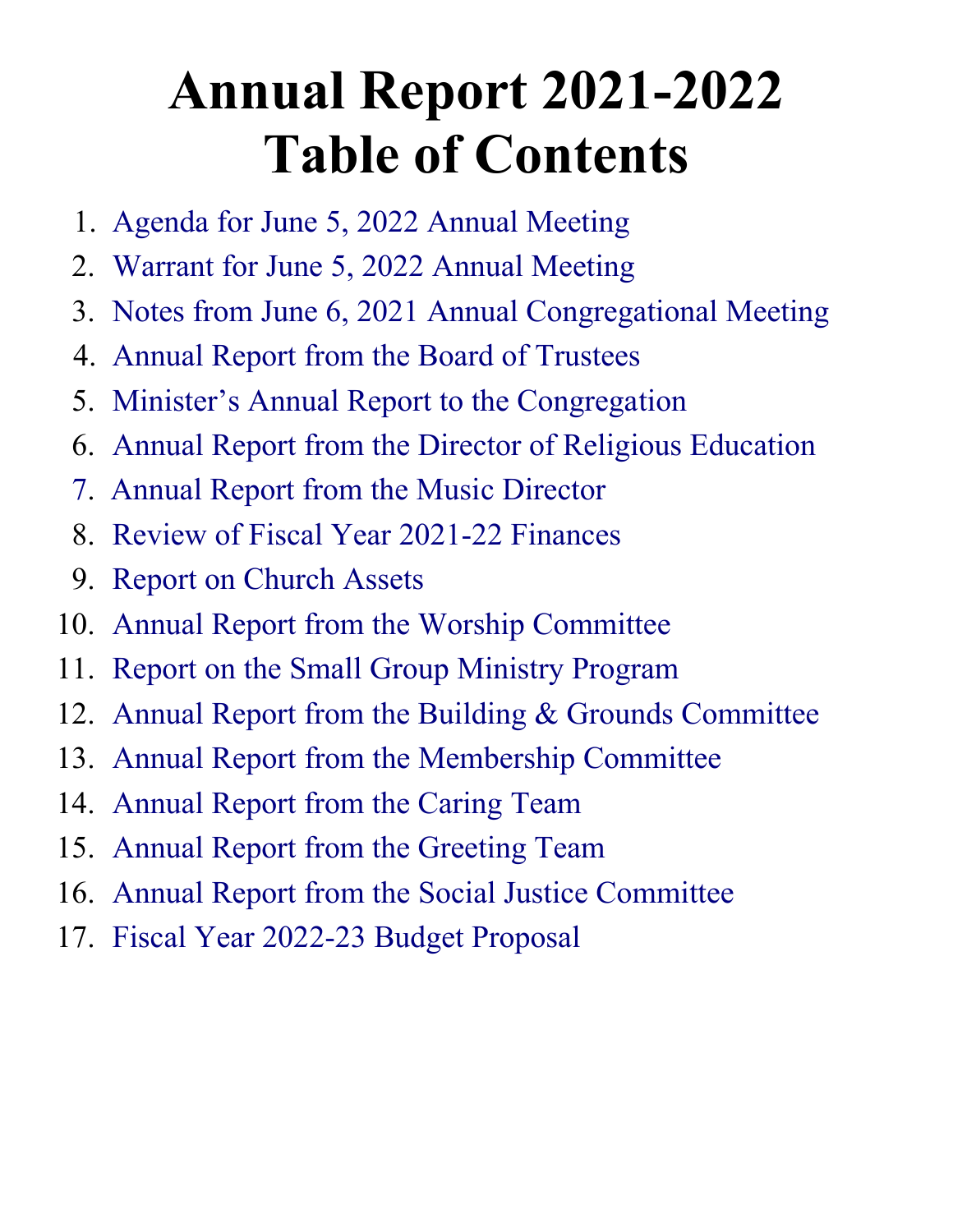## <span id="page-2-0"></span>**Annual Meeting Agenda – June 5, 2022**

- 1. Call to Order.
- 2. Chalice lighting and invocation.
- 3. Choose a moderator.
- 4. To receive and act upon the written or oral annual reports of the Board of Trustees, the Director of Religious Education, the Music Director, and various committees.
- 5. To receive a report from the Board of Trustees regarding any expenditures beyond the previously approved 2021-2022 operating budget.
- 6. To accept and approve the proposed financial operating budget for 2022- 2023.
- 7. To accept nominations and vote on candidates for the offices of Trustee, Treasurer, Assistant Treasurer, Clerk, Collector, and Nominating Committee.
- 8. To elect delegates to the General Assembly of the Unitarian Universalist Association.
- 9. To elect delegates to the General Assembly of the Unitarian Universalist Association.
- 10. Adjourn.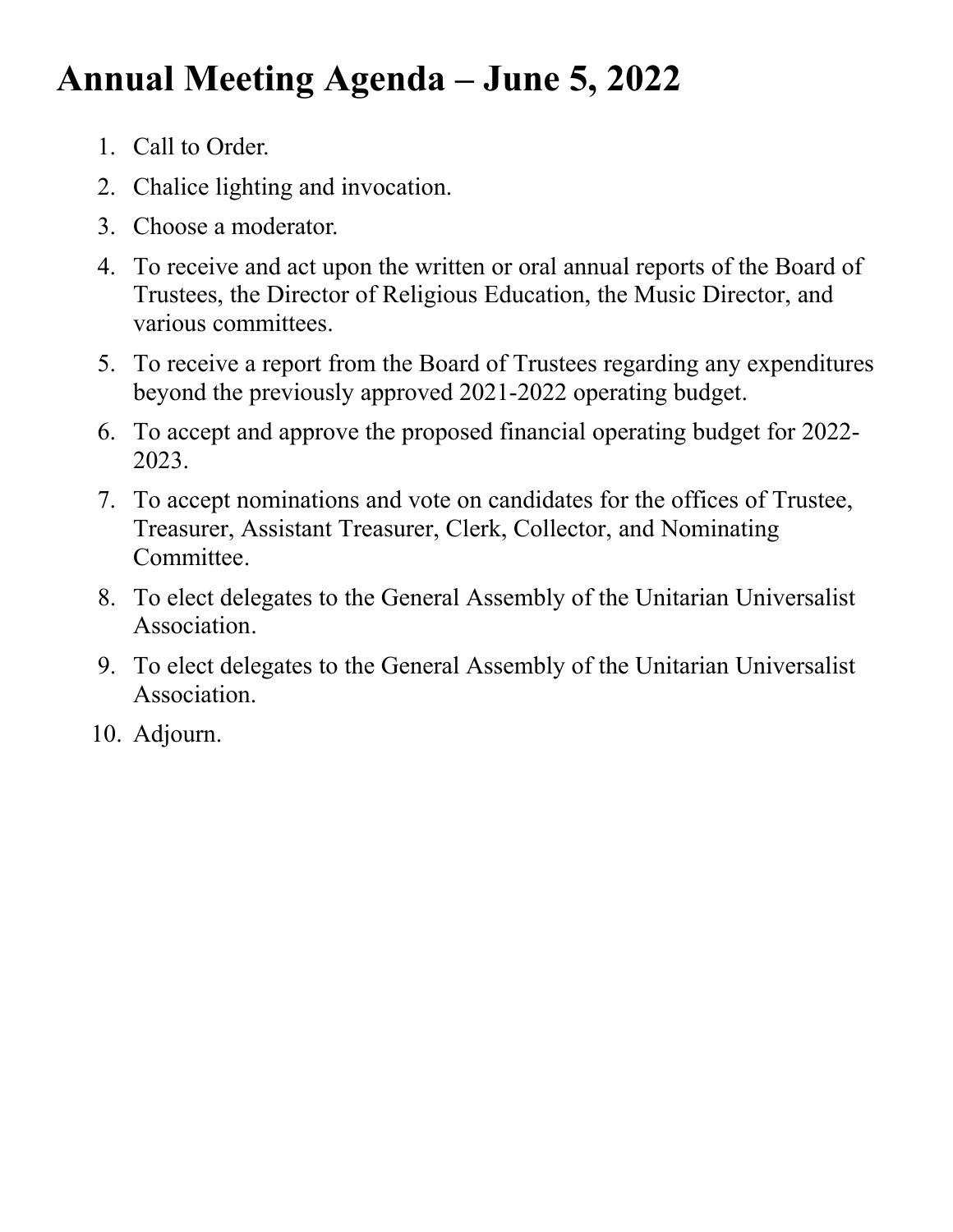## <span id="page-3-0"></span>**WARRANT**

For an Annual Meeting of the Congregation of the Unitarian Universalist Church of Medford to be held June 5, 2022 at 12:20 pm, or immediately following church services in the Sanctuary and via Zoom.

## **GREETINGS**

To the members of the Unitarian Universalist Church of Medford, Massachusetts: You are hereby notified that the Annual Meeting will take place in the Sanctuary, and on Zoom, on Sunday, the 5th of June 2022, at 12:20 pm, or immediately following Church services, at which time and place the following articles are to be acted upon and determined exclusively by Voting Members, in accordance with and subject to the bylaws of the Unitarian Universalist Church of Medford:

- 1. To choose a moderator;
- 2. To receive and act upon the written or oral annual reports of the Board of Trustees, the Director of Religious Education, the Music Director, and various committees;
- 3. To receive a report from the Board of Trustees regarding any expenditures beyond the previously approved 2021-2022 operating budget;
- 4. To accept and approve the proposed financial operating budget for 2022-2023;
- 5. To accept nominations and vote on candidates for the offices of Trustee, Treasurer, Assistant Treasurer, Clerk, Collector, and Nominating Committee;
- 6. To elect delegates to the General Assembly of the Unitarian Universalist Association;
- 7. Other articles to be set by the Board of Trustees.

Faithfully submitted,

The Board of Trustees of the Unitarian Universalist Church of Medford

Liz Ammons, Chair Ann Heintz, Vice-Chair Lily MacNamee Paul Marcucilli Steve Schmidt Jenn Vento Brian Wolf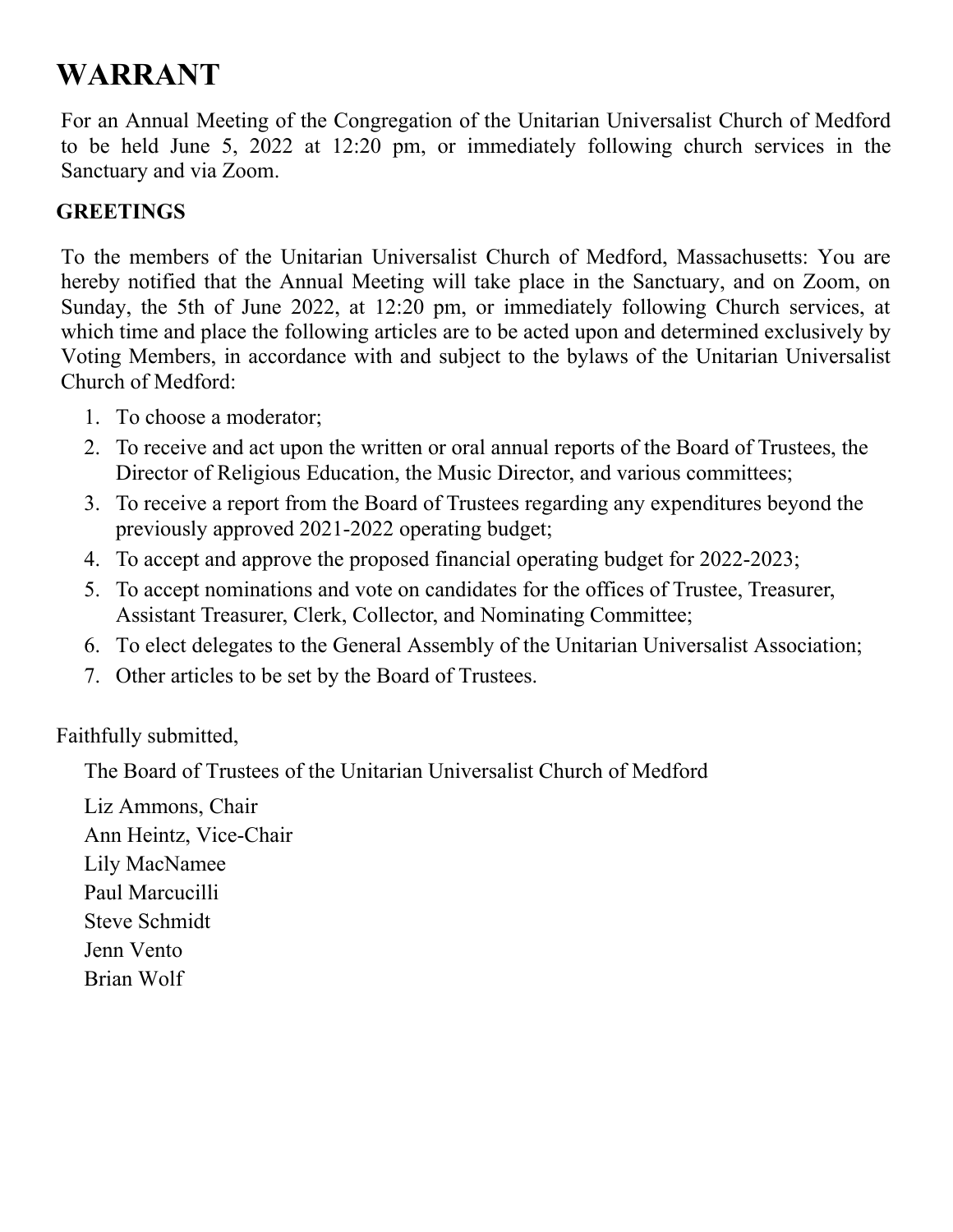## <span id="page-4-0"></span>**Notes from June 6, 2021 Annual Congregational Meeting**

The meeting was called to order at approximately noon on Sunday, June 6, 2021.

The meeting was opened with a prayer by Rev. Bruce Taylor.

The Acting Clerk, Steve Schmidt, then indicated that Jenn Vento had agreed to act as Moderator and Steve Schmidt would serve as Recorder for the meeting. There were no objections.

A quorum was recorded by taking a printing the Zoom Gallery view of the meeting which showed 34 members present along with Rev. Bruce.

The minutes of last year's Annual Meeting were approved.

The Annual Reports of the Board, Director of Religious Education, the Music Director, and the various committees were received.

Michael Glenn and Geoff Ward reported on expenditures that went beyond the previously approved 2020 – 2021 operating budget. All of those expenses were for critical work for building upkeep and to meet certain unexpected costs of the restoration of Osgood House. This report was received by the Congregation.

Geoff Ward and Michael Glenn then presented the proposed operating budget for 2021-2022. There was some discussion regarding the projected deficit and whether or not this should be covered by drawing upon the principal of our funds. Michael Glenn explained that with the good showing of the market the dividends from our investment funds and a return to income from fundraising rent for space use are likely to cover the deficit. The congregation agreed that there was no need to draw on the principal of our investment funds at the present and the proposed budget passed with a unanimous vote.

On behalf of the Nominating Committee, Tammy McKanan presented the following for approval:

Ann Heintz and Lily MacNamee for three-year terms to the Board.

Steve Schmidt for an extended one-year term to the Board.

Steve Schmidt for Clerk.

Emily Hanna to continue as Assistant Treasurer.

Russell Tripp to continue as Collector

The nominations were unanimously accepted.

After some discussion regarding attendance at the UUA General Assembly and a confirmation that the church would cover the registration fee for our two non-minister delegates who could not afford to pay, Ann Heintz and Paul Marcucilli were unanimously accepted to attend the GA as UUCM's voting delegates.

The meeting was adjourned at approximately 1:00 pm.

Respectfully submitted,

Steve Schmidt,

Clerk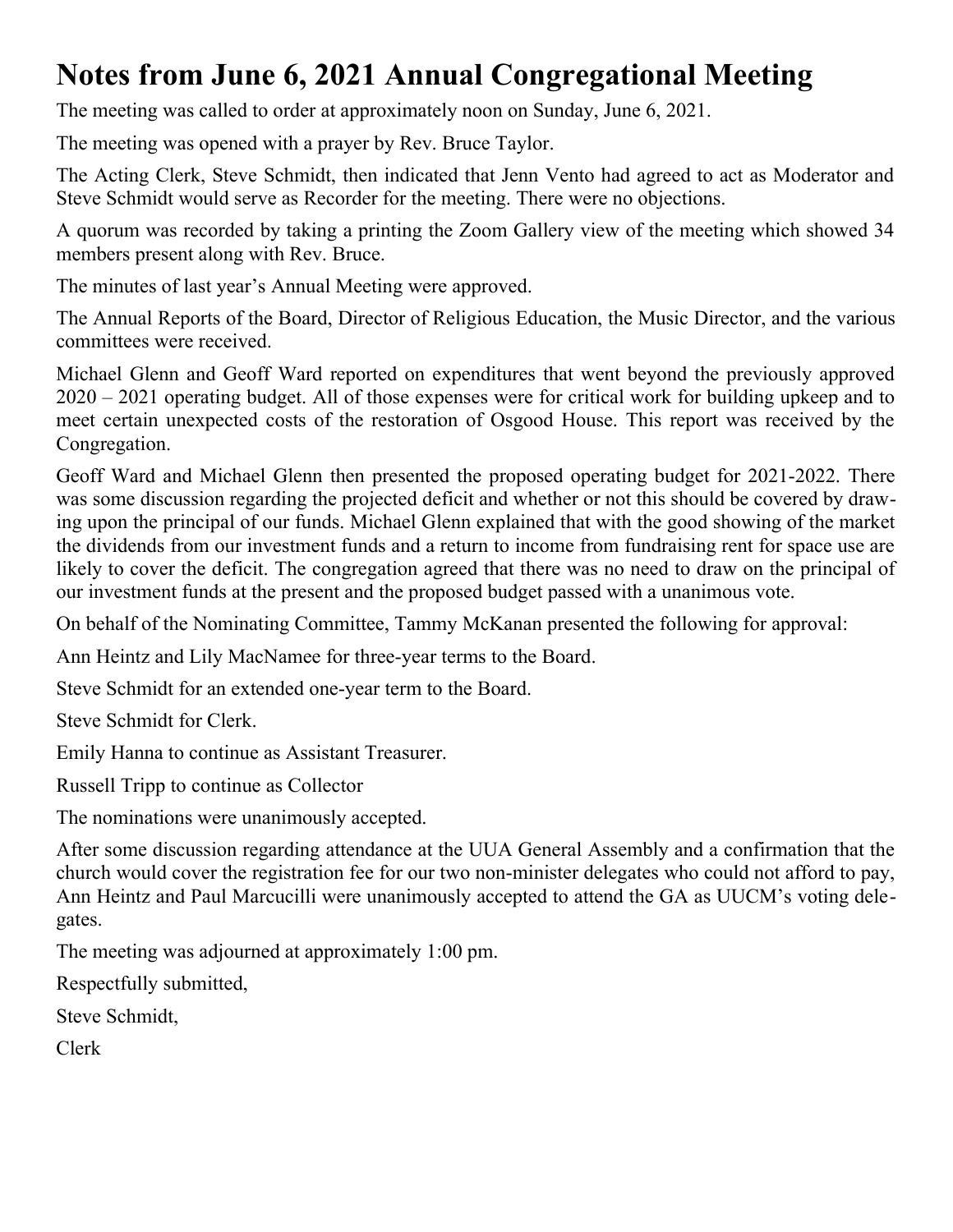## <span id="page-5-0"></span>**Annual Report from the Board of Trustees – June 5, 2022**

The powers and responsibilities delegated to the Board of Trustees by the UUCM congregation, as specified in our church Bylaws, include: (1) Appoint annually the chairs and other members of the Religious Education, Finance, Property, Membership, and Worship committees, and define their responsibilities and powers. (2) Appoint, from time to time, the chairs and other members of such special committees as it deems advisable, define the responsibilities and powers, and receive the reports of such committees. (3) Administer, directly or by delegation, all the affairs of the church except as expressly provided otherwise in the Constitution and Bylaws and report its actions at the Annual Meeting, including a report of the proposed annual financial budget.

**———————————————————————————————————**

The past church year went well. After a year of remote services because of the pandemic, hybrid services began in the fall, offering vaccinated people the option of attending services in person while those who could not or did not wish to do so could see and hear the service on Zoom. Live-streaming the service and then hosting a remote social hour afterwards for virtual attendees required a lot of work from a core group of volunteers in the congregation. The Board is very grateful to those volunteers for their dedicated work in making hybrid services possible. By the end of the church year, it was possible to make masks optional for fully vaccinated and, if eligible, boosted people attending in person, which was a welcome development.

Throughout the year, the Board met once a month to take up issues and questions as they arose, such as the status of the pandemic and revisions of our COVID policy, and to respond to requests and ideas from members of the church and the standing committees: Worship, Religious Education, Building and Grounds, Social Justice, Music, and Ministerial Support. A report of the church's finances was regularly provided to the Board by Michael Glenn each month, for which we were very grateful.

Despite the fluctuating and uncertain situation caused by the pandemic, many church activities proceeded successfully. Sunday services continued every week, alternating between services led by Rev. Bruce and services that were lay-led or led by a guest minister. We only missed one service in the winter due to the weather. The Board is grateful to the Worship Committee for its excellent work in creating a varied and engaging year of lay-led and guest-minister worship services.

In the late summer, the exterior restoration of the Osgood House was completed, thanks to the amazing leadership of Susan Jhirad and the grant we received from the Community Preservation Act in Medford. The historic house now looks beautiful and will last for many more years to come. To celebrate and to thank the community for the grant, an open house was held in the fall, which was joyful and very well attended.

In the middle of the church year, the Board conducted the mid-year review of the minister called for in his contract. Rev. Bruce provided a self-evaluation, and each Board member spoke with four or five church members to gather their comments and suggestions. The Board compiled a report of its findings, which was then shared with Rev. Bruce.

On two occasions, the Board authorized special collections that were taken up as part of the church's commitment to important social justice and charitable causes. At the Christmas Eve service, the church collected \$314 to give to La Colaborativa, and in the spring the church collected \$601 for relief to people in and fleeing from Ukraine.

Also in the spring, we authorized converting space in the Osgood House into living space for a family of Afghan refugees moving to Medford. Many church members generously volunteered time, labor, and necessary items to get the house ready for the family, which is now living there. In addition, after a hiatus of two years because of the pandemic, our annual rummage sale – expertly supervised by Lourie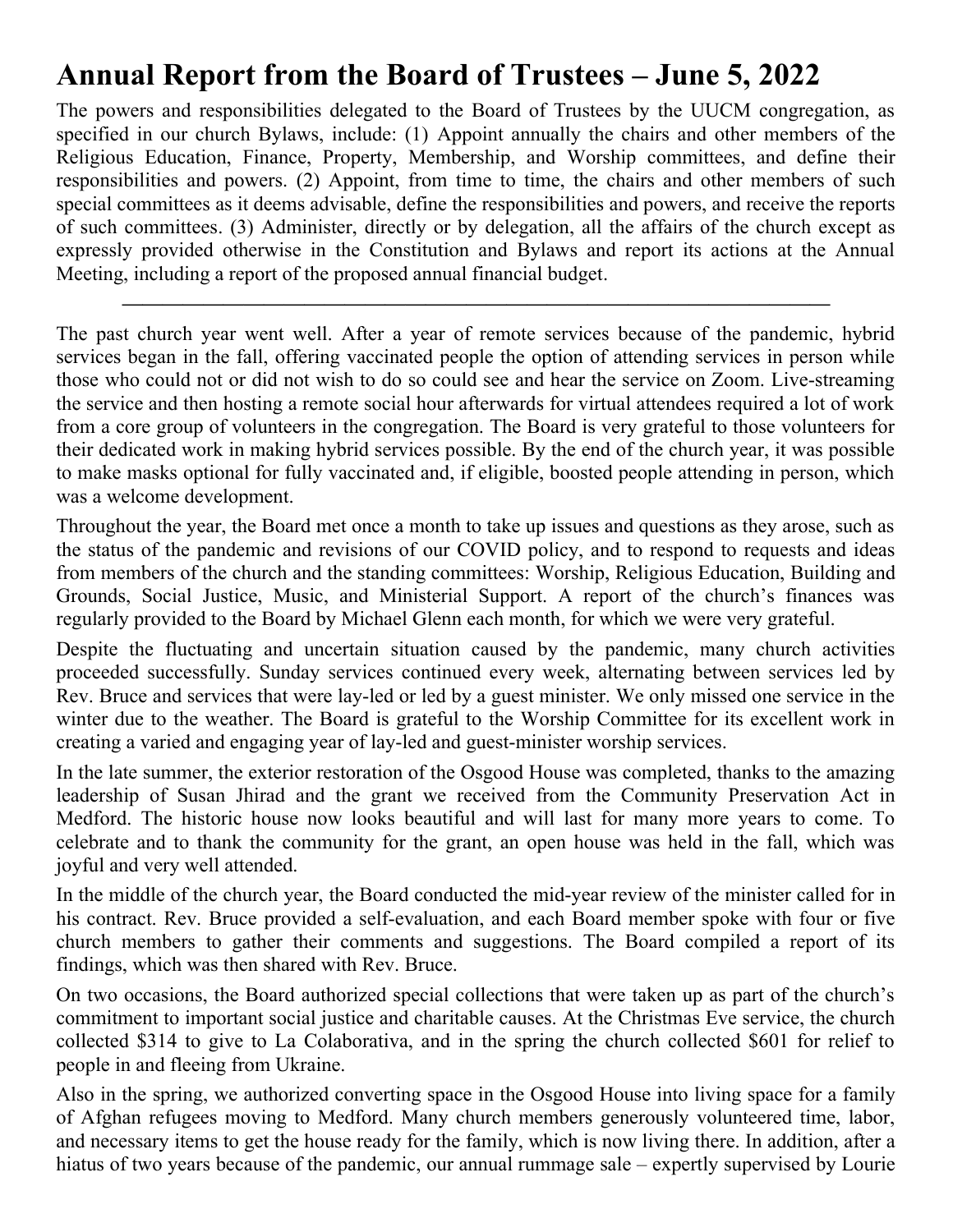August – was held once again in May. Touchstone and meditation groups met virtually throughout the year, with some transitioning to in-person gatherings in the late spring.

At the request of the Worship Committee, the Board voted in April not to have remote services in the summer, when our Sunday services are smaller and more informal. During the summer, we will take up the question of whether to continue hybrid services in the fall. Also, the Board will take up the issue of how to make our annual canvass as successful next year as it has been in the past – or even more successful. The goal of the canvass is to raise money for church operating costs, which is very important. We will study the results of this year's canvass to see what we can learn to provide good support for our canvass leaders.

We wish to thank our staff, all of whom are part-time – Reverend Bruce Taylor, Director of Religious Education Mimi Olivier, Music Director Molly Ruggles, sexton Jim Costello, and staff assistant Brenda Bonetti for the dedication they bring to the church. Also, we are extremely grateful to the members of the congregation who volunteer their time, talents, and money to keep the church going. We are a small but vibrant community whose existence means a lot to many people in the congregation and whose presence in the community as a liberal religious organization is very important. We urge all church members and friends to continue their support for the church and to step up as volunteers to help us continue to grow and thrive. We need the active support of everyone!

In fellowship,

Your UUCM Board Liz Ammons, Chair Ann Heintz, Vice Chair Lily MacNamee Paul Marcucilli Steve Schmidt, Clerk Jenn Vento Brian Wolf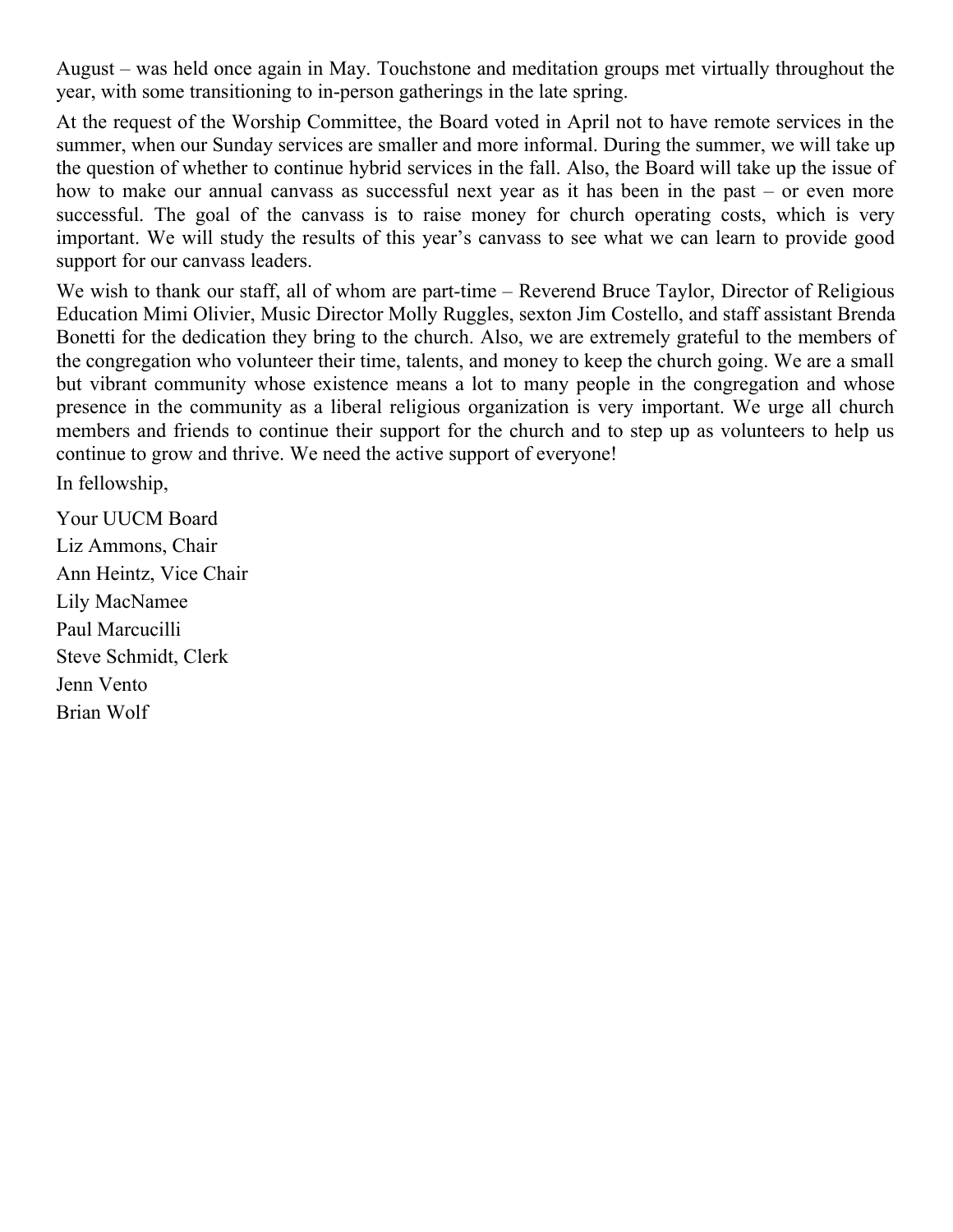## <span id="page-7-0"></span>**Minister's Annual Report to the Congregation**

I am now completing my second year at UUCM and am very happy in this ministry. I enjoy the challenges, I appreciate your commitment, and it is a privilege for me to walk this path with you.

At the end of January, the Board completed my midterm performance review based on feedback they gathered from church members. Since then I have been following up on their recommendations: to improve my preaching style, and to get to know you better. I have taken some coaching/mentoring sessions with the Rev. Stephen Shick who teaches *Speaking by Heart,* a method of extemporaneous preaching. I have led several after-church conversations, and I have been facilitating a Touchstone group. I have also been fielding more pastoral calls this year.

Some of you may remember my 4/3/22 service on disability which included my reflections on hearing loss, its impact on my ministry with you, and how I seek to overcome it. During the social hour, I have been using a special microphone to help me hear and participate in conversations in a crowded room. I am always looking for new ways to engage church members, and am thankful for your support.

#### *Board and Committees*

Although I was on leave for the month of August in 2021, I attended retreats with the Board and the Worship Committee, and a meeting of the Social Justice Committee. During the regular church year, I have attended all meetings of the Board, the Worship Committee and my Ministerial Committee. I have also attended most meetings of the Multicultural Ministries team and the Social Justice Committee.

Marsha Lawson recently stepped down from the Ministerial Committee and was replaced by April Evans. I continue to meet with them for a half-hour each month, to discuss how my work is going. They recently put out an announcement inviting feedback from the congregation and I encourage you to be in touch with them anytime, or to contact me directly with any ideas, questions or concerns you may have.

#### *Worship Services*

Based on my half-time contract, I lead two Sunday services a month. Starting in September, we returned to an in-person worship format, while keeping attuned to current vaccination and masking requirements. I worked with the Worship Committee to make the transition as smooth as possible, bringing back familiar service elements which had been set aside during the Zoom-only services.

I have enjoyed collaborating with Molly Ruggles and Russell Tripp to choose hymns and integrate them into the order of service. Molly and I agreed on guidelines to ensure that hymns will not be repeated too often in a given year. In January, I attended a joint meeting of the Worship Committee and Multicultural Ministries team concerning cultural appropriation. One of the recommendations was to provide some cultural background information when introducing hymns. I and other worship leaders have been following this recommendation and it's been well received.

On 3/20/22, I supported our annual pledge drive by leading the kickoff service. I also played a composition by Molly Ruggles in a flute trio with Marsha Lawson and Paul Marcucilli.

#### *Rites of Passage*

On Sunday 6/6/21, I collaborated with Mimi Olivier to lead a Bridging ceremony for our youth.

On 10/24/21, I led a new member recognition service for Amy DeMarco, Shaina Sawyer, and Lynn Ingersoll. On 5/22/22, I led another service for Kerri Fallon, Mary Jo Fortes, and Marlena Hubley.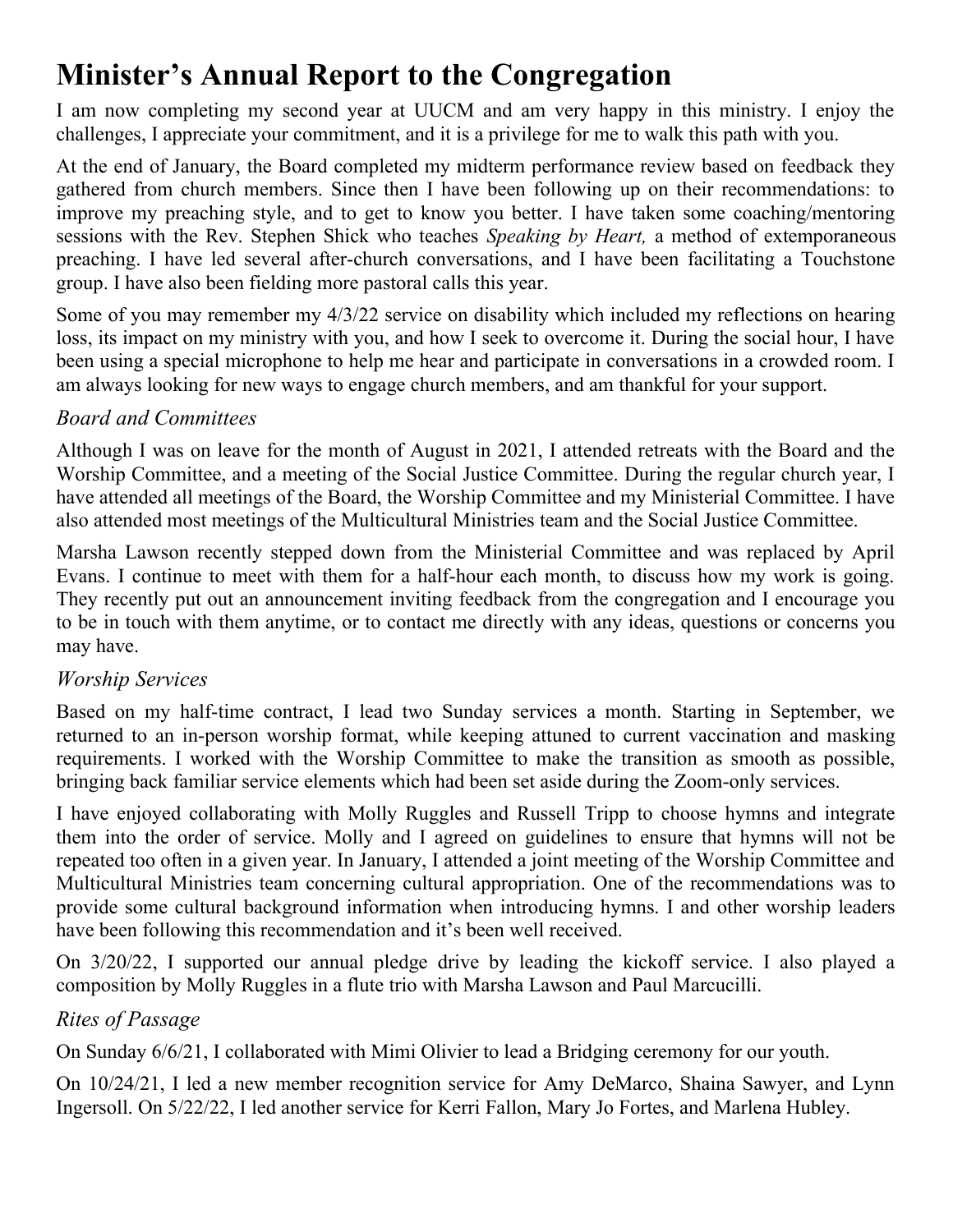I organized and led Bob Stockwell's 12/18/21 memorial service, corresponding with Bob's brother, close friends, AA/Al-Anon members, and church members to prepare the service. I also helped Marion Shaw's sister, Donna DiSciullo, organize Marion's 11/13/21 memorial, led by Rev. Hank Peirce.

Last but not least, I officiated at the wedding of Avalon Owens and Paul Marcucilli on May 28!

## *Religious Education*

Everything we do as a congregation has an educational dimension. With that in mind, I have collaborated with Mimi Olivier and taken my own initiatives on faith formation, as follows.

- Participating in a holiday pageant during the intergenerational service on 12/19/21, and a Time For All Ages (TFAA) on Easter Sunday.
- Sharing Nativity readings with Mimi during our Christmas Eve service.
- Delivering TFAAs during Sunday services on 10/24/21 and 1/9/22.

I also led a Touchstone group, and an "Exploring Unitarian Universalism" series: six monthly workshops to explore dimensions of our faith and put newcomers in dialogue with long-time members.

## *Pastoral Support*

I continue to offer pastoral support to members and friends through the weekly email announcement, and have been fielding 5+ conversations per month. I also reach out to church members as recommended by Stephen Schmidt and other members, and follow up with people I have spoken to in the past. In November, I visited Bob Stockwell in the Intensive Care Unit before he died.

Stephen Schmidt provides me with a valuable summary of the Candles from each Sunday service, which helps me to maintain a continuous picture of what's happening in people's lives given my parttime schedule.

Four times this year, I have authorized financial aid to church members from the Charity Fund.

## *Social Justice*

This church is deeply intertwined with social issues and I have supported our members' engagement in these issues.

- With the Multicultural Ministries team and other church members, I took part in the training titled *Knotty Conversations for Dismantling White Supremacy*, completed in the fall of 2021.
- I have participated in meetings with a Core Team of church leaders as we develop our relationship with the Greater Boston Interfaith Organization (GBIO).
- I have been attending quarterly meetings with the GBIO Clergy Caucus.

## *Public Presence*

Here are some of the ways I have represented UUCM in the public sphere, sometimes in collaboration with the Medford Interfaith Clergy group.

- Attending online conversations with Safe Medford (6/21/21).
- Serving as a delegate for UUCM at the UUA General Assembly (6/23-6/27/21).
- Giving opening remarks at the Osgood House open house  $(10/2/21)$ .
- Participating in a podcast with Rev. Wendy Miller Olapade and poet laureate Terry Carter about Christmas, Solstice, Kwanzaa and their connections with social justice (12/10/21).
- Attending and speaking at the interfaith Iftar celebration during Ramadan at the Islamic Cultural Center of Medford (4/24/22).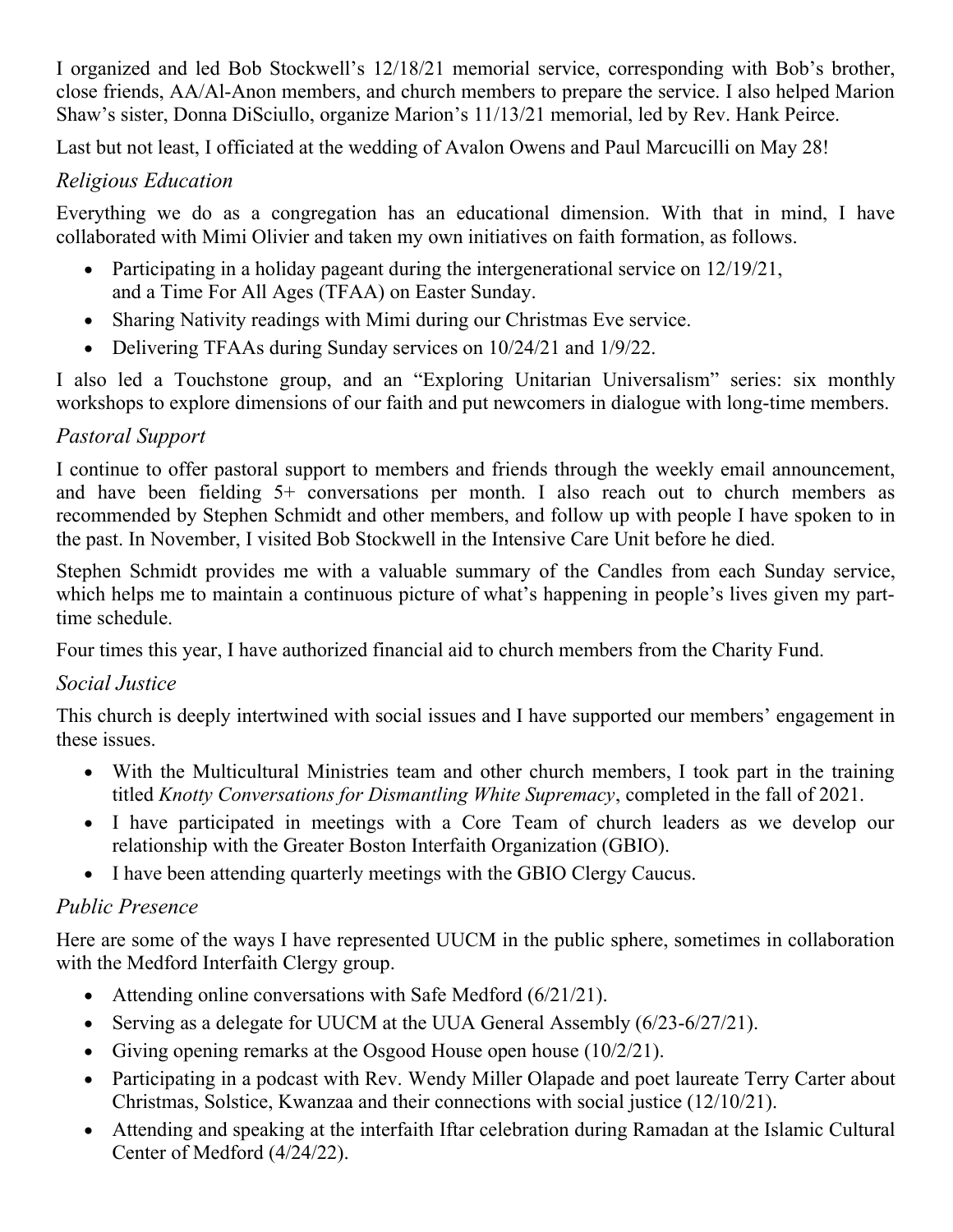- Participating in the dedication of the Medford Public Library (planned for  $6/1/22$ ).
- Participating in an interfaith service to honor LGBTQ+ Pride Month (planned for 6/1/22).

#### *Professional Development*

I continue to nurture my grown as a minister through activities like the following (some of which lie outside the scope of my contract) which enable me to serve you better.

- Meeting with my Spiritual Director every three weeks.
- Speaking with two colleagues as mentors, on a monthly basis.
- Meeting with colleagues in the UU Ministers Association (UUMA) Mass. Bay District chapter.
- Independent study and online learning to fulfill UUMA continuing education requirements.
- Attending the bi-yearly UUMA Institute for the Learning Ministry (2/1-2/5/22).
- Improving my preaching through coaching/mentoring sessions with the Rev. Stephen Shick.
- Attending training on Faith Communities in Mental Health, sponsored by the Central Middlesex chapter of the National Alliance on Mental Illness (5/18/22)

#### *Reflections*

The transition back to in-person worship was a significant challenge in my ministry this year, as it was to everyone involved; but I think we have been successful. It does highlight my hearing disability and the need to accommodate this in certain areas, such as Candles for Joy and Concern and coffee hour.

It is a joy to participate in this shared ministry, and I think it is working. The church and I are fortunate to have gifted leaders (and followers) to serve on committees, sometimes filling multiple roles, in a spirit of commitment and mutual respect. I don't sense much conflict in the running of this church.

I am honored to have a place within this resilient network, at the heart of a caring community. As I shared with you at this time last year, I look forward to my work each day, and the prospect of continuing, and deepening, my ministry with you.

In faith,

Bure C. leyh

Rev. Bruce Taylor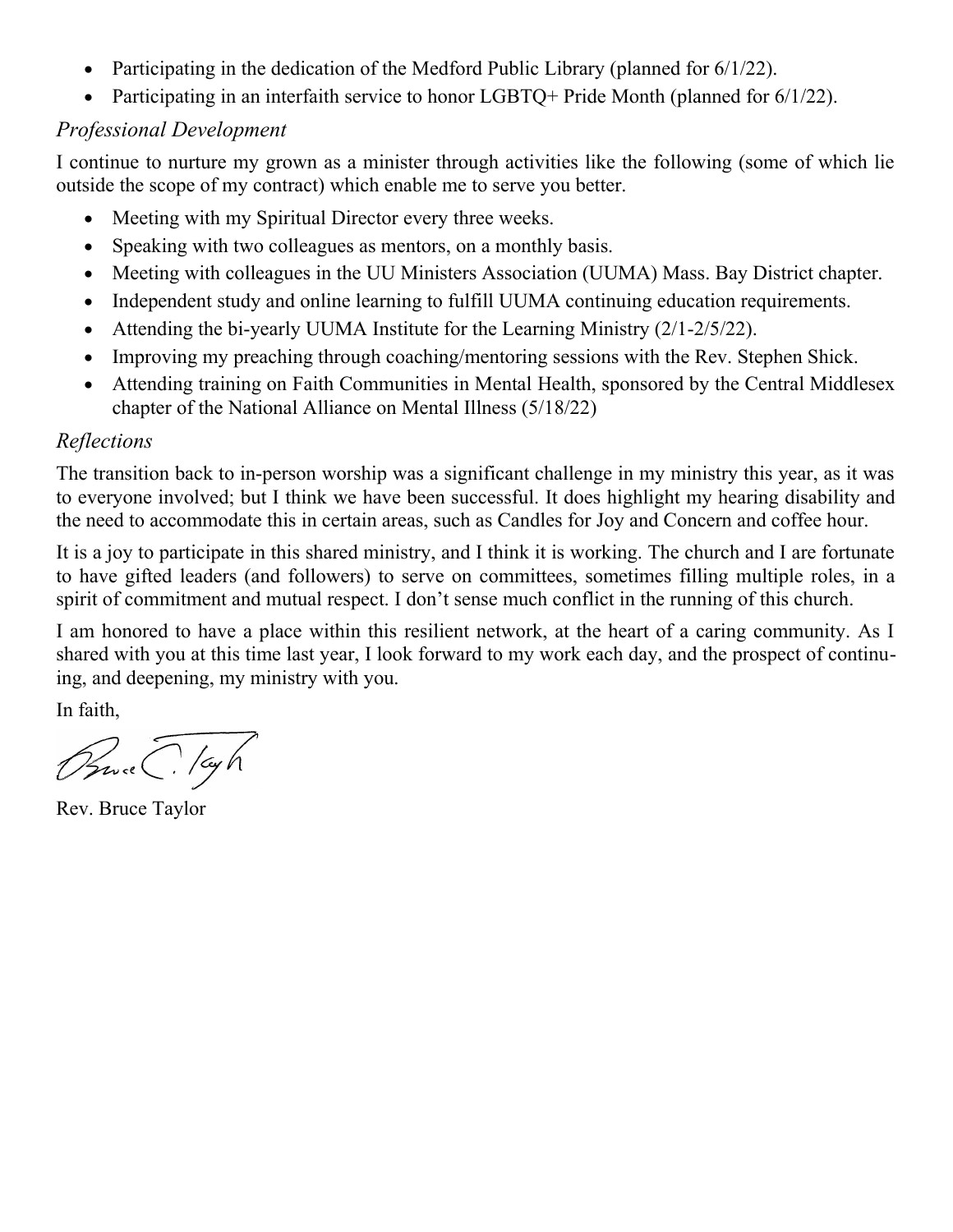## <span id="page-10-0"></span>**Annual Report from the Director of Religious Education**

The church year started with excitement in the RE program and elsewhere in the community about the Norma Richie Outreach Fund. Liz Ammons, Mimi Olivier and Jenn Vento worked on a plan to hire an outreach worker. We developed a job description and posted the job on Craigslist as well as the UUA website. We decided to try a 10 hour a week position with the job responsibilities including developing a social media and community based outreach program.

We hired Bradley Ellis, an enthusiastic young man who started his own marketing company a couple of years previously. He developed our Instagram page and created outreach materials for the Osgood House Open House and the Halloween Haunted House.

Shortly after these events we realized that Bradley was not a good fit for the church. He did a nice job promoting us online but we did not see any increase in church attendance from this. More importantly, Bradley was not willing to do hands-on outreach in the community. The success of the events this fall was due to our own efforts. We parted ways amicably. We decided not to hire anyone else into the position this church year.

Our Fall outreach event, the Halloween Haunted House, was the brainchild of Liz Ammons and it was a blast!! We publicized this event by posting on Facebook and the Medford Family Network newsletter as well as on Patch. We also visited most of the neighborhoods in Medford and hung leaflets in storefront windows.

What a fantastic event! Many volunteers helped create and staff scary stops on a winding path through Benker Hall. We had a huge turnout and folks stuck around long after they were done with the official activities. The stations created by volunteers, such as the "Eat Spooky Snacks with Zombies" were dramatic and fun.

Our winter outreach event was the Magic Show and Workshop starring magician/minister Rob Kinslow. We publicized the event heavily both online and by hanging leaflets around town. The event was hugely successful, in fact there were too many people! We decided to be more selective with our outreach in the future.

The spring outreach event was the Family Dance. This one got complicated one week before showtime because Alex Cumming, our musician and dance caller, had to leave the country due to a death in the family. We appealed to his family who are all involved with contra-dancing and they pitched right in. We had a full band of volunteers including our own Molly Ruggles and a professional dance caller! The event was great fun and a great bonding experience for the youth from Afghanistan and our own teenagers.

The holiday pageant this year was an opportunity to try something new. We wanted to find a play that would be inclusive of a variety of cultural holidays. Reverend Bruce sent out a call and found something wonderful from a Unitarian church in Bloomington, Ohio. "The Winter Candle" is a marvelous story which showcases several different cultures and traditions. Thanks to the generous help of Liz Ammons and many others we presented this new pageant and it was very well received.

The UUCM Forum hosted several talks this year. Our first offering was from Steve Schmidt, who presented on the Noble Eightfold Path in November *and* on Hamlet in March (yay Steve!). Miles Fidelman presented about a new effort for civic engagement in December. In April Anna Callahan told us about her work with Incorruptible Massachusetts. The RE Committee has decided to revamp the structure and timing of the Forum. Stay tuned for updates!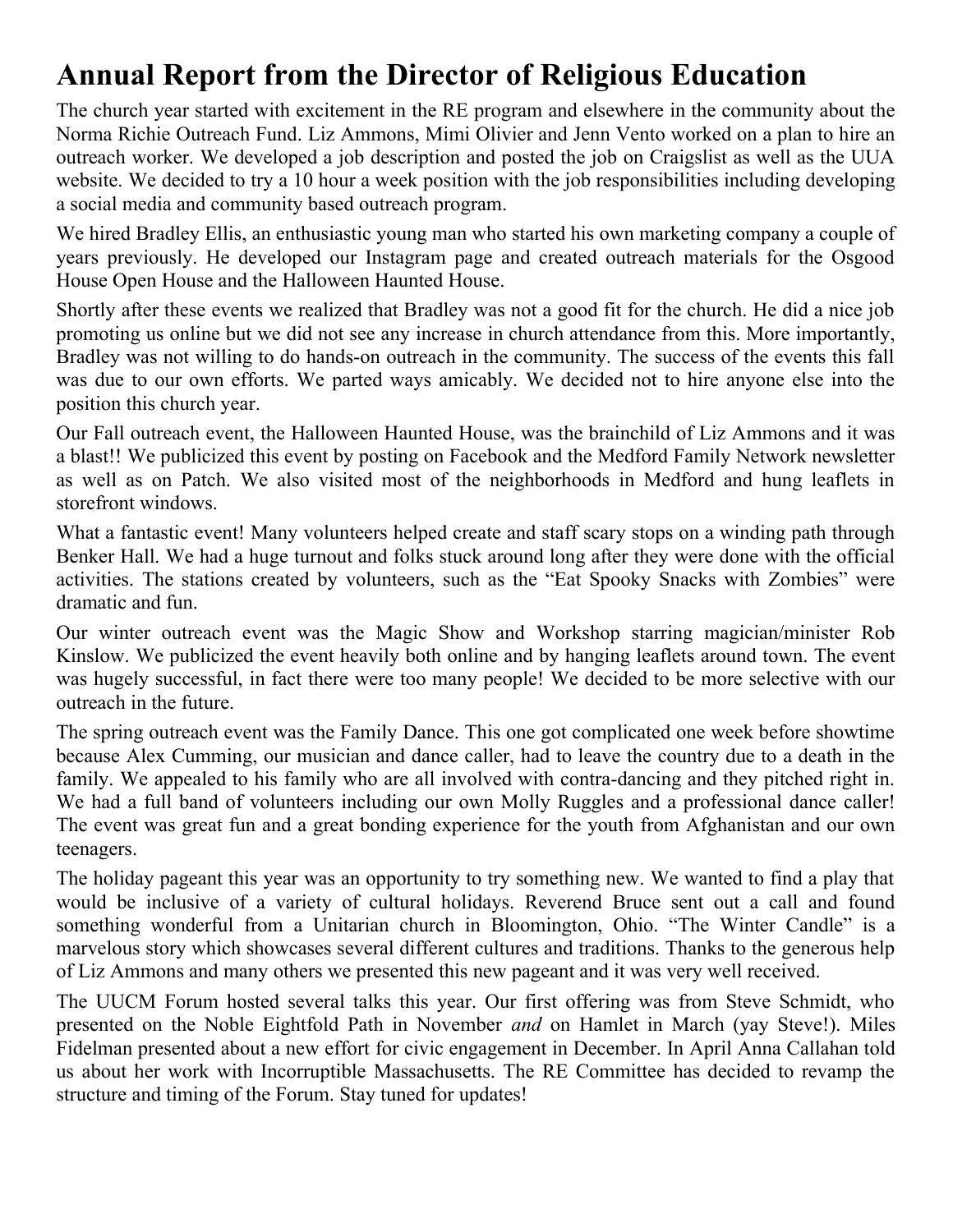The mentoring program has been an important part of the RE program this year. The four teenagers in our congregation each have a mentor. The mentors work with the youth in a variety of ways. We have group events frequently. In November we had a wonderful group outing to the Museum of Fine Arts.

Shortly after the museum trip we came up with the idea to work on a mural. We had several meetings to discuss potential themes and designs. The teenagers decided that they wanted to make the mural about our church community. So we started drawing! Teams of mentors and students designed and drew different elements of the mural. Then we drew everything onto a mural-sized piece of paper. We are now using a projector and tracing the drawings onto the mural itself. The last step will be painting! We are all very excited about this project which will continue into the summer. By the fall the mural should be up for everyone to enjoy.

Other community events organized by the RE committee this year included Game Day in the fall and Zoom Poetry Night in the spring. Also of note is the work we did with Andey Amata Kynvi and Molly Ruggles to develop a new Children's Parting Song which is very lovely – thank you Andey and Molly!

Developing and presenting the Time for All Ages is of course a cornerstone of RE. This year's offerings included a presentation by the youth about the mentoring program, a discussion about Kintsugi, the Japanese art of repairing pottery and how it relates to our ideas about disability, and an exploration of Jesus's radical egalitarianism, among many others. Some of the most fun were the collaborations including "God's Hat" with Rev. Bruce and Susan Jhirad and "The Easter Bunny and the Passover Lamb" with Rev. Bruce.

The younger kids had a wonderful time every week in classes organized and taught by the parents and families. Liz Ammons, Robert Lublin, Brian Wolf, and of course our wonderful RE staff person Lily MacNamee were all teaching this year. We have also often used the model of the "one room schoolhouse" where the older youth joined the younger kids for games and activities. We welcomed several new kids into the program and are excited to expand our teaching roster to include their families in the fall.

The Religious Education Committee this year included Dan McKanan, Avalon Owens, and Elina Cymerman. I would like to extend special gratitude to them for their service.

Despite the ongoing challenges of the pandemic, Religious Education had a productive and full year. Thanks to everyone who contributed!

Submitted by Mimi Olivier, Director of Religious Education

## <span id="page-11-0"></span>**Report from the Music Director**

Music activities this year have returned to the sanctuary with energy and great dedication on the part of the choir and many instrumentalists, guest singers, and musical guests.

## **Choir**

The choir has contributed their talents to a wide array of music, from the modal piece "Awake Awake to Love and Work," to the pop song "What a Wonderful World," to the work of Unitarian Universalist composers Sharon Scholl and David Glasgow, to several of my original compositions. We have been thrilled to welcome several new members to the choir and have averaged between 5-10 singers two Sundays each month.

By wearing masks and practicing strict social distancing the choir has successfully rehearsed and performed throughout the year in a safe environment.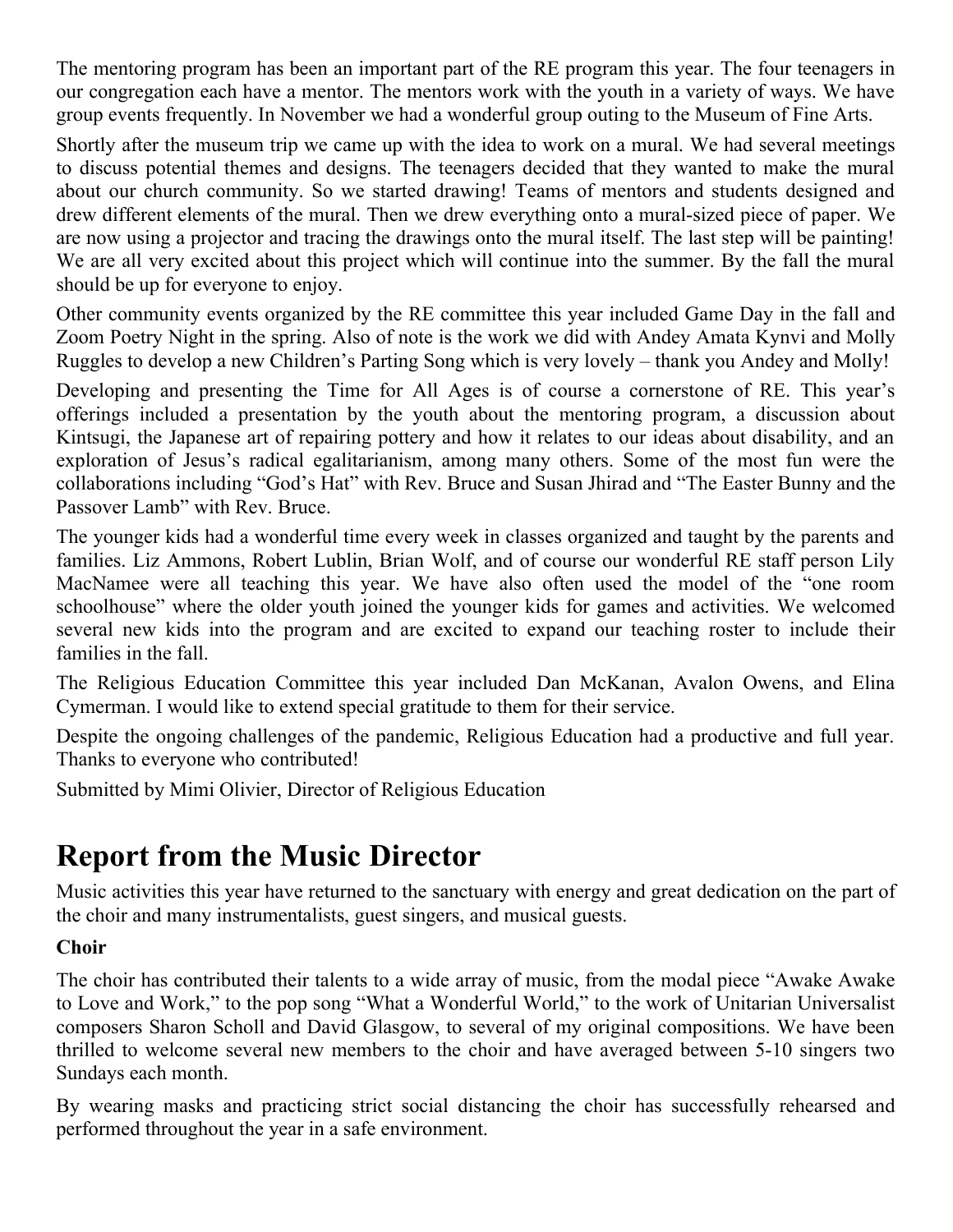#### **Additional Music**

In addition to the choir, some of the musical highlights this year were a beautiful flute trio, an inspiring musical service with Will McMillan, and the wonderful winter holiday play with the Religious Education youth and teachers which featured music of different faith traditions.

Preludes, postludes, and special music draw inspiration from a variety of musical traditions: from Bach to Bernstein, from Duke Ellington to Paul McCartney, and many other genres in between. I sense the congregation has an affinity to a broad range of musical styles and I have endeavored to reflect that in the music pieces.

#### **Hymns**

This year, as in past years, I maintained a music tab in the online worship calendar with information on the hymns and morning songs for each Sunday. The calendar has been helpful in planning services. It lets us easily search previous hymns and plan future hymns accordingly. Working closely with Rev. Bruce and pianist/organist Russell Tripp, the three of us have aimed to strike a balance in hymn and morning song selection where familiar songs are mixed with a few new ones and where no piece is sung too often over the course of a church year.

In coordination with the worship committee and the multicultural committee we have also begun the process of determining how best to appreciate the use of unattributed music, much of it written by unknown enslaved composers. We are exploring ways to acknowledge the context of the hymn, appreciate its beauty, and explore ways to provide compensation for fair use of these hymns/spirituals.

#### **Gratitude and Community**

I am deeply grateful for the support and talents of so many people. UUCM is truly blessed with a small army of musicians, instrumentalists, vocalists, and all-around music lovers: Russell Tripp, Michael Glenn, Dana MacNamee, Susan Jhirad, Emma Greenough, Abby Outterson, Alex Daum, Shaina Sawyer, Brendan Shea, Melissa Radzyminski, Andey Amata-Kynvi, Alex Cumming, Brendan O'Brine, Paul Marcucilli, Rev Bruce Taylor, Marsha Lawson, Alice Sipple, Nancy Kurtz, Linda Schwetz, Anna Callahan, and Will McMillan. And a special thanks to Carole Bundy and Daric Dalfino for their help in a multitude of ways.

Grateful thanks to Rev Bruce Taylor, Mimi Olivier, and the Worship Committee for being a wonderful team to work with.

With appreciation, Molly Ruggles, Music Director

## <span id="page-12-0"></span>**Review of Fiscal Year 2021-22 Finances**

In a year which could be characterized as a partial rebound from pandemic-related disruptions, the financial results look surprisingly normal in many ways – with the major exception of Buildings  $\&$ Grounds expenditures, as will be discussed in detail in this report and in [the B&G Committee report](#page-20-0) [below.](#page-20-0)

Noteworthy among the income sources is that our church was the beneficiary of several generous nostrings-attached gifts, to the tune of an aggregate \$8k+ more than we were expecting a year ago. *Not* included in the Plate & Gifts total was a gift of \$25k from Ellen McDonald, which arose out of the connection between DRE Mimi Olivier and Ellen and is designated for community outreach purposes. The instituted Ricci Outreach Fund is among the [special purpose funds](#page-16-0) enumerated within the Church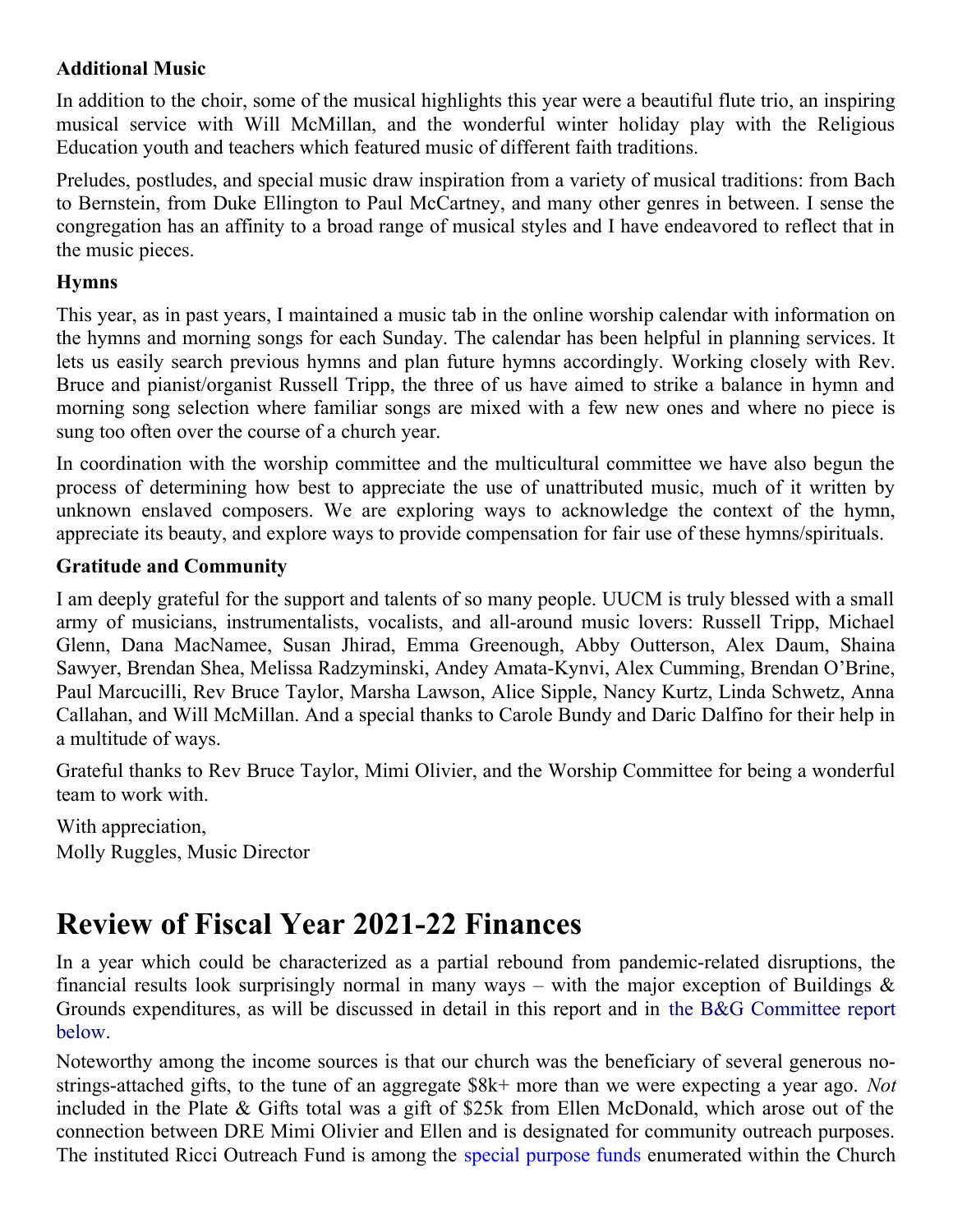Assets report below. Revenues from non-church groups' buildings use rebounded from pandemic period lows as we had hoped and projected. While still well short of typical annual pre-pandemic levels of around \$15k – largely a reflection of some former groups not having reverted to their former use patterns – this was nonetheless heartening. Finally, the return of our beloved church Rummage Sale is nicely reflected in the Fundraising income total.

Note the new category entered into the income sources section, although it is an expense: PayPal fees. Many people now use PayPal to pay their pledges and make gifts to UUCM and non-church causes. PayPal charges a variable transaction fee which averages on the order of 3.5%. Rather than deduct the fee from each transaction and enter the net pledge or gift amount, we have chosen to itemize the assessed fees and report them as a deduction from income. This will enable us to ongoingly track the total costs associated with using PayPal as a payments provider. We suspect without concrete evidence that the estimated \$788 worth of charges this fiscal year is more than compensated for by contributions that we would not otherwise have received.

Except for the above cited Buildings & Grounds, our expenses came in nearly as projected – even snow removal and utilities, whose projections are always in the nature of dart-throw guesses. Some quick math shows that in total the sum of all non-B&G expenses was less than budgeted, something to be welcomed in the face of the strong inflation which started to rear its head.

Our view is that the reported deficit of \$34k looks worse than it actually is. We interpret all expenses *except* Buildings & Grounds as *operating* costs. That is, they are payments for services or quickly consumed materials, the ongoing expenses we incur for operating as we do. Conversely, a lot (not all) of church B&G spending is on long-lived projects – *capital* spending. Publicly traded companies grapple with this general situation by depreciating large, lumpy outlays for durable assets over multiple years in their net income statements. So how might this apply to our church finances?

As summarized in the [B&G Committee report below](#page-20-0), spending on two major projects absorbed virtually all of the approximately \$31,800 in spending: (1) \$21,100 on shingling and replacing a foundation sill on the church building; (2) \$7,000 on heating systems rehabilitation. A good part of the latter spending would have been avoided in the alternative universe where the church backup sump pump did not fail. The upshot is that we would not argue that restoring the heating system to its baseline condition is true capital spending. (Procedures are being instituted to avoid a recurrence of that costly event.) However, the shingling and sill replacement project passes a capital spending litmus test: It will not need to be repeated for decades, and it will provide a financial return in the form of reduced operating costs and avoided more-onerous-still future capital costs. Absent the decision to incur the costs of that project this particular year the (operating) deficit would have been \$10k less than budgeted for. That is our story and we're sticking to it – until someone comes up with a superior alternative analysis!

The Finance Committee acknowledges the following people: Collector Russell Tripp, who organizes checks and cash received and deposits them weekly – as he has been doing for decades (or is it centuries?); church administrator Brenda Bonetti, who handles the majority of our bills processing from invoice to payment, calls in payroll numbers, periodically moves accumulated PayPal balances over to our church checking account, and operates the accounting system; Committee member Michael Glenn, who handles most payments that Brenda does not, and generates monthly Committee reports. We wish to thank departing Assistant Treasurer Emily Hanna, who handled almost all of the necessary formal check signing before we moved most of our bills paying online, for her years of service.

Respectfully submitted, Geoff Ward, Michael Glenn, Brendan Shea UUCM Finance Committee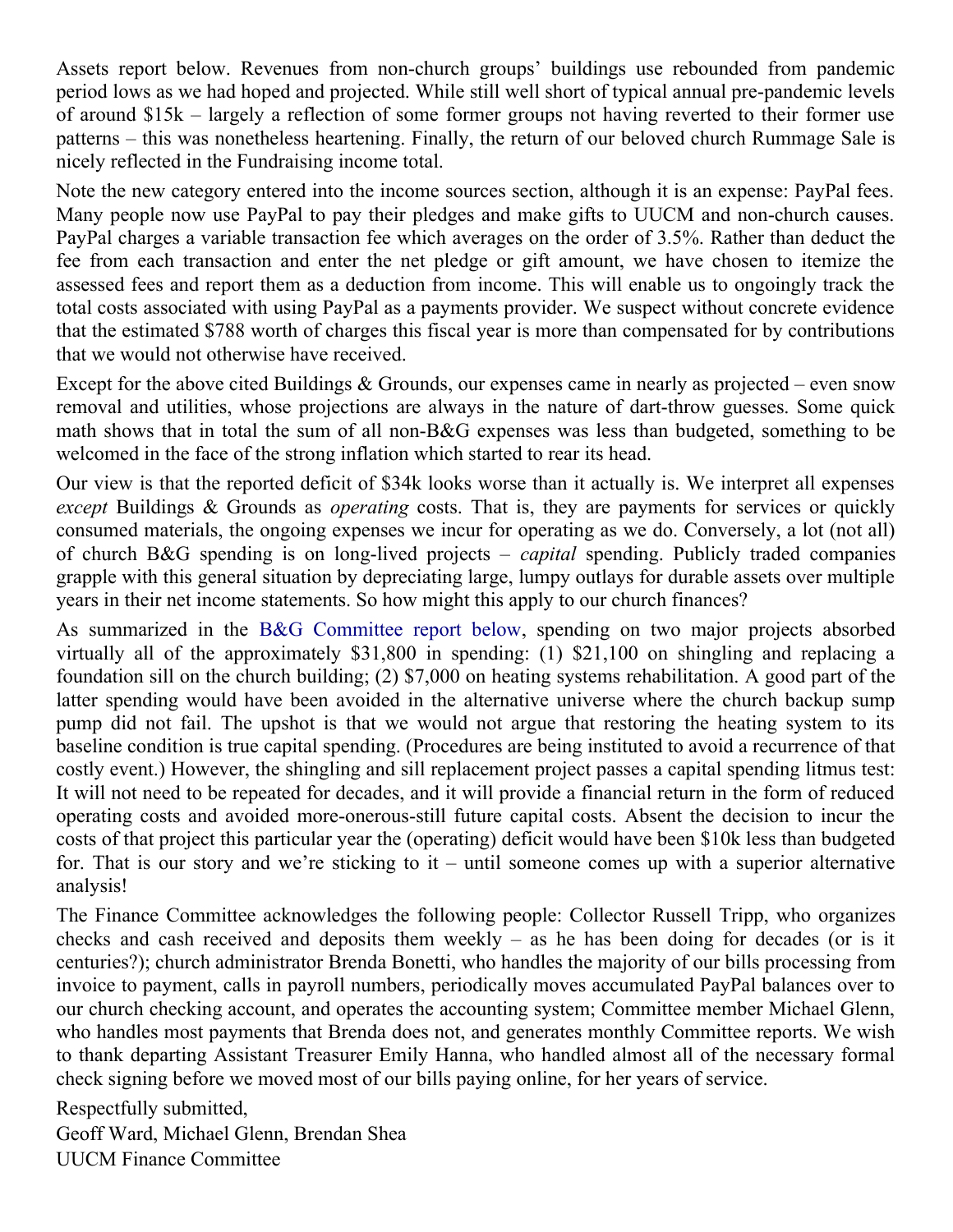| <b>Fiscal Year 2021-22 Income &amp; Expenditures, Projected* vs. Budgeted</b> |            |                 |                   |  |  |
|-------------------------------------------------------------------------------|------------|-----------------|-------------------|--|--|
|                                                                               | FY 2021-22 | FY 2022         | <b>Actual vs.</b> |  |  |
|                                                                               | Estimated* | <b>Budgeted</b> | <b>Budgeted</b>   |  |  |
| <b>Income</b>                                                                 |            |                 |                   |  |  |
| Pledges                                                                       | 71,787     | 72,680          | $-$ \$893         |  |  |
| Plate / Gifts                                                                 | 12,218     | 4,000           | \$8,218           |  |  |
| PayPal Transaction Fees                                                       | $-788$     | O               | $-$ \$788         |  |  |
| Fundraising                                                                   | 4,660      | 4,100           | \$560             |  |  |
| <b>Building Use</b>                                                           | 8,040      | 8,250           | $-$210$           |  |  |
| <b>Investment Income from NPO Fund</b>                                        | 2,397      | 1,700           | \$697             |  |  |
| Lawrence & Restricted Funds Distributions                                     | 4,177      | 4,194           | -\$17             |  |  |
| Ministerial Fund Distributions                                                | 6,000      | 6,000           | \$0               |  |  |
| <b>Income Total</b>                                                           | 108,491    | 100,924         | \$7,567           |  |  |
|                                                                               |            |                 |                   |  |  |
| <b>Expenses</b>                                                               |            |                 |                   |  |  |
| Minister                                                                      | 26,731     | 24,998          | \$1,733           |  |  |
| <b>DRE</b>                                                                    | 15,159     | 15,914          | $-$ \$755         |  |  |
| Sexton                                                                        | 7,257      | 10,500          | $-$ \$3,243       |  |  |
| Administrator                                                                 | 5,226      | 5,696           | $-$ \$470         |  |  |
| Music Director                                                                | 7,756      | 7,913           | -\$157            |  |  |
| Payroll Service                                                               | 2,698      | 2,694           | \$4               |  |  |
| Workers Compensation Insurance                                                | 4,528      | 3,559           | \$969             |  |  |
| total staff-related                                                           | 69,355     | 71,274          | -\$1,919          |  |  |
| Utilities & Heating Oil                                                       | 14,879     | 16,000          | $-$1,121$         |  |  |
| <b>Snow Removal</b>                                                           | 7,305      | 7,000           | \$305             |  |  |
| Insurance: Property & Liability                                               | 8,681      | 7,200           | \$1,481           |  |  |
| Buildings & Grounds**                                                         | 31,787     | 10,000          | \$21,787          |  |  |
| <b>Worship Services</b>                                                       | 3,993      | 4,000           | -\$7              |  |  |
| Religious Ed Supplies & Programming                                           | 1,316      | 2,700           | $-$1,384$         |  |  |
| General & Administrative                                                      | 5,040      | 4,100           | \$940             |  |  |
| UUA/MBD                                                                       | 250        | 250             | \$0               |  |  |
| <b>Expenses Total</b>                                                         | 142,606    | 122,524         | \$20,082          |  |  |

## **Deficit**

#### $-34,115$  $-21,600$

\* Full fiscal year projections based off realized incomes and expenses through June 3.<br>\*\* Excludes expenditures falling under the Osgood House grant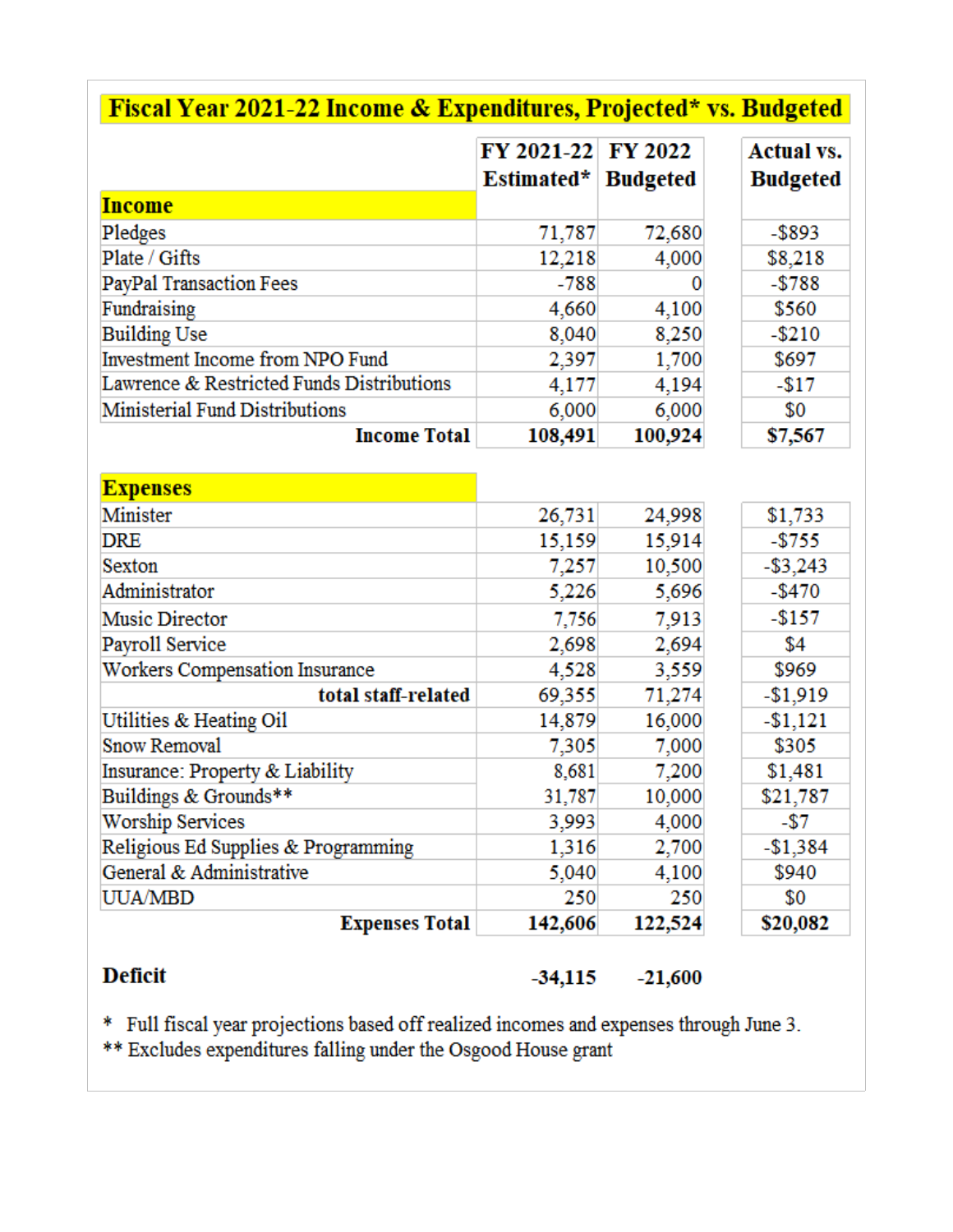## <span id="page-15-0"></span>**Report on Church Assets**

Principal church assets are comprised of our properties and their contents, four major financial fund accounts, and our checking account at Citizen's Bank. Those funds are: (1) the NPO Fund (the name derives from "Non-Profit Organization"); (2) the Ministerial Fund, (3) the Charity Fund, and (4) the Lawrence Fund. LPL Financial of Winchester serves as custodian and manager of the first three funds, while PNC Bank of Pittsburgh serves as trustee of the Lawrence Fund.

*Portfolio Management Philosophy:* In December 2015 the then members of the Finance Committee – Geoff Ward and Michael Glenn – met with Mark Shepherd of LPL Financial to discuss investment strategies for the church accounts. We foresaw a reduction in the magnitude of ongoing major withdrawals from the accounts over the coming years, which would afford us some theretofore absent investing flexibility. Mark suggested that we start reorienting the fund asset allocations with an objective of earning higher returns, without abandoning our fundamentally low tolerance for substantial losses. The Committee members ultimately agreed to accept Mark's proposal.

The initial implementation of that philosophy was the following notional benchmark portfolio allocation: Cash: 30%; Fixed Income (short- and intermediate-term bond funds): 40%; Equities: 30% (large-cap 25%, including 3% international; mid-cap 3%; small-cap 2%). The percentages have been ongoingly tinkered with since then, in consultation with Mark Shepherd, including recently adding a 7% allocation to precious metals.

The Committee's primary orientation is to avoid the risk of sizable capital losses which we can ill afford. Historically, current stock market valuation levels have been associated with low total expected returns and a risk of substantial losses. However, the prodigious emission of credit – aka "money printing" – by the Federal Reserve and other central banks – recently following the "Coronapocalypse" market crash of February-March 2020, and that coming on top of the extraordinary coordinated policies by the world's major central banks following the 2008 financial markets meltdown – has changed the rules of the game. This has created what some have aptly labeled an "everything asset bubble," and we are all forced into being speculators whether we want to or not. That is, these days to do nothing is to do something. In the face of signs that a return of a virulent 1970s style inflation is no long just a latent threat, rather it is here, the U.S. Federal Reserve has broken ranks with the other central banks and started to attempt to slow down the credit growth rate using the policy tools at its disposal. How far they pursue these policies we suspect even the Fed governors do not now know. We are expecting the proverbial bumpy ride. The precious metals exposure decision cited above, as well as the decision to increase our equities and decrease our fixed income percentages was made in light of what would hopefully protect our fund values should this inflation persist.

Below is a listing of the funds' net asset values (NAVs) as of May 31 for the LPL managed funds and April 30 for the Lawrence Fund, and their respective influence on our finances. NAVs change due to income generated and reinvested, fluctuations in market values of fund assets, investment management fees, and contributions or withdrawals from the funds.

**NPO Fund.** NAV: \$146,186 (vs. \$ 172,031 reported in last year's Annual Report). This fund's covenant contains no restrictions on withdrawal of principal or income. Income from interest and dividends is accounted for as investment income in the budget report, whether or not the income is explicitly withdrawn from the fund account.

**Ministerial Fund.** NAV: \$239,000 (vs. \$ 273,367 last year). Income from the fund is accounted for as income upon distribution. The use of distributions of this fund is limited to funding compensation paid to UUCM's minister. Due to the size of the minister compensation church operating budget category, in practice the Ministerial Fund functions as a reserve fund similar to the NPO Fund.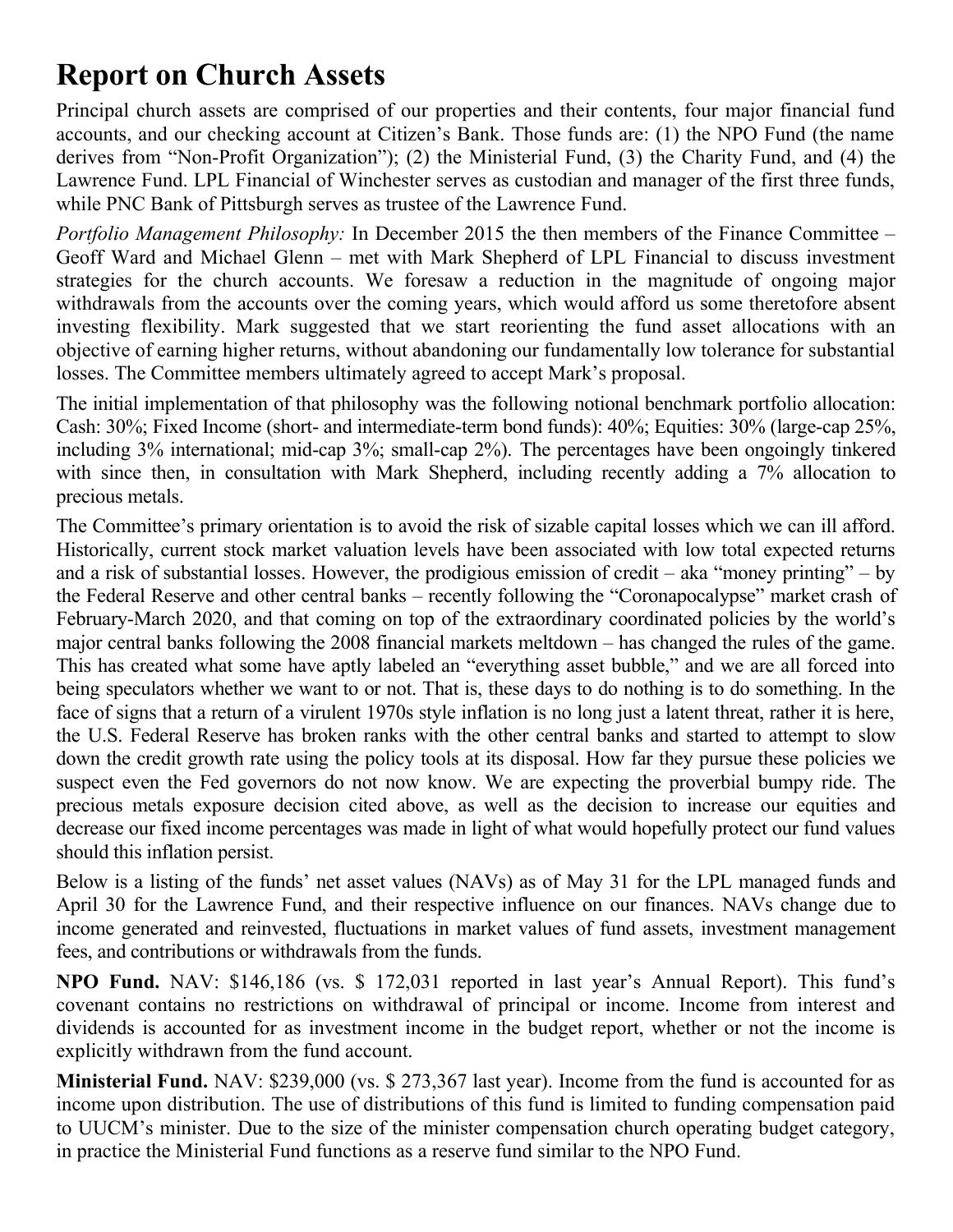**Lawrence Fund.** NAV: \$180,504 (vs. \$202,686 last year). Distributions from the funds are determined by the Trustee (PNC Bank) and according to the fund's indenture are limited to the income earned by the fund. Distributions are accounted for as income upon receipt, and are expected to total approximately \$4,200 this fiscal year. There is no restriction on the use of the distributed incomes *once received*. The Trustee effectively exercises near absolute discretion on the fund's investment policy. They have listened to our requests or suggestions, while resisting any fund portfolio allocations that would deviate from their comfort zone, that is, within the range of conventional industry practice. The Fund asset allocation shown this past April's report is 37% equities, 61% fixed income, and 2% cash.

**Charity Fund.** NAV: \$58,481 (vs. \$ 64,658 last year). Fund income, liberally defined in the fund's covenant to include realized capital gains, may be paid out at the minister's discretion to causes and church members in need. After consulting with the Fund's asset manager/trustee (LPL), given recent experience, including the church itself being used as a sanctuary for the family of Afghan refugees, it was decided that this fund could be used in part to fund critical church capital expenditures in order to keep the church running as a viable organization providing community outreach services.

**Russell Fund.** This one remaining small fund is an account held by the UUA as custodian which is managed by their asset management arm. Current NAV is around \$1,400. At today's low interest rates the fund generates virtually no income. The fund's terms prevent it from being cleanly liquidated. Thus it is little more than a curiosity at this point.

**Checking Account.** Current balance: \$32,210. There one written but uncashed check of \$937 outstanding.

## <span id="page-16-0"></span>**Special Purpose Funds**

There are several active and once-active pools of funds which have no external asset account – such as with an asset custodian the likes of LPL or a bank – but rather are sequestered accounts set up within the church accounting system. They are used to track donations and grants given over to the custody of the church which were designated for specific purposes. Those purposes often include certain church activities, as will become clear when we itemize the funds below.

In our accounting system's double-entry bookkeeping setup the fund balances appear as liabilities on the church balance sheet. These funds are used, as tracked in the accounting system transactions record, for financing expenditures consistent with the funds' stated purposes. *Special purpose fund additions and drawdowns do not effect the church operating budget.* One could construe the situation as one wherein these funds "reside in" the checking account or the NPO Fund. The essential and practical truth is that a portion of liquid assets held in the church's name in accounts otherwise unencumbered by covenants or other restrictions cannot simply be spent as we please.

Some of these fund accounts are transitory in nature, to the point that we maintain a nonspecific catchall account for holding various dedicated contributions between collection and disbursement. A recurring instance occurs when a special collection is taken on behalf of a designated cause during a Christmas Eve or other service, and shortly thereafter payments are cut to the chosen beneficiaries. Special-purpose funds that have been set up for specific ongoing functions include:

*Ricci Outreach Fund:* Set up with a grant of \$25,000 from a generous outside donor in July 2021, the fund is designated for use for community outreach programs. The current fund balance is \$21,280.

*City of Medford Rehab Grants:* The fund has been used to track funds received from City of Medford grants and then paid out to the contractors involved. The first grant was for the Osgood House restoration project discussed in the Board of Trustees and Building & Grounds Committee reports in last year's Annual Report. A subsequent grant was designated for the restoring the church east side entrance door. There is \$2,654 remaining in the fund. The door restoration is complete and ended up costing less than the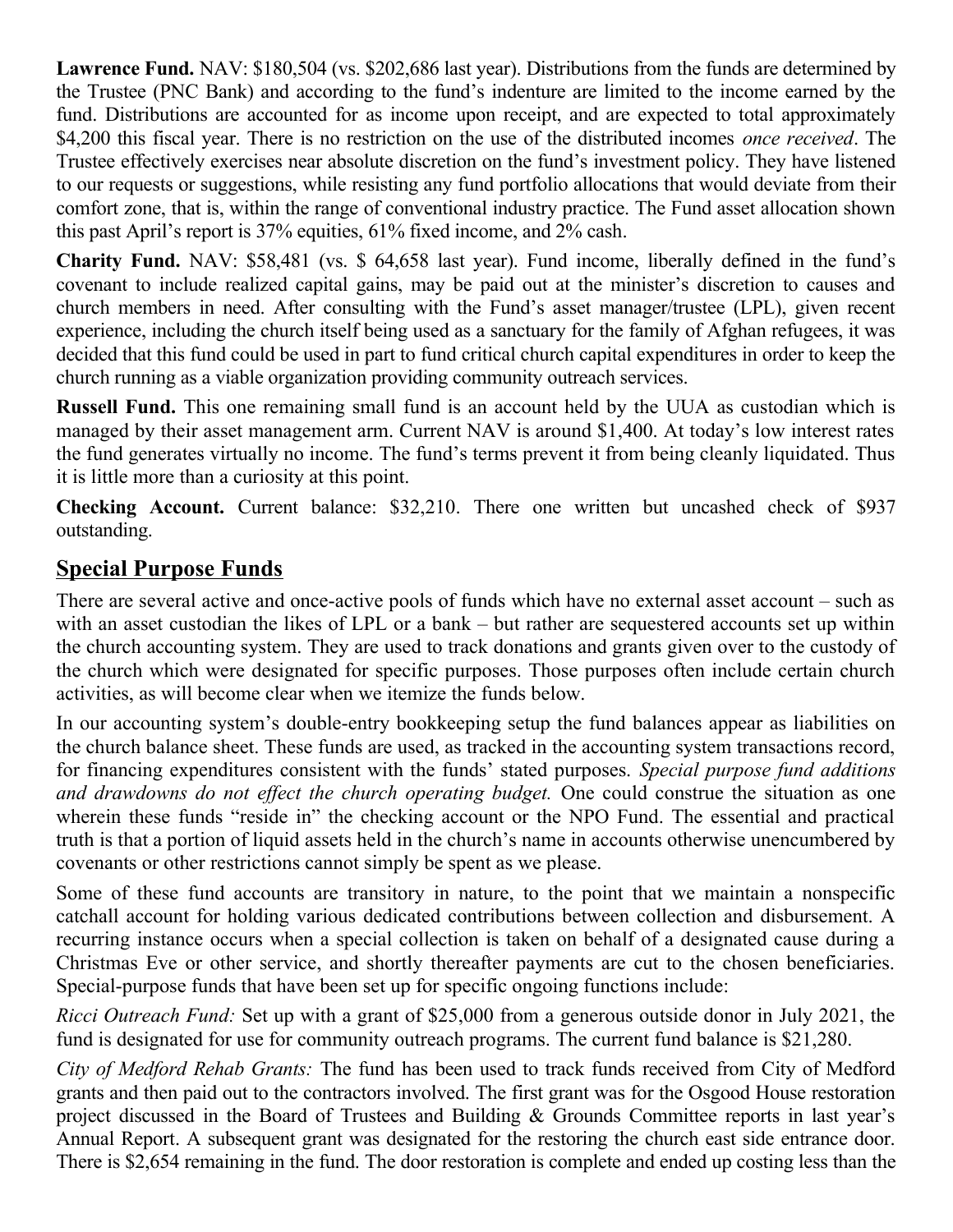amount of the grant. The City may allow us to apply the remaining funds to the sanctuary front entrance area window rehab project. In either case we expect the fund balance to go to zero soon and the fund to become inactive, absent receiving an additional grant.

*Brenner Fund:* Set up in October 2019 with an endowment of \$4,000 "to provide scholarships for youth attending educational and enrichment activities in honor of June Brenner's work as a DRE at our church" – that wording taken from the 2019 Annual Meeting resolution as passed, concerning the disposition of the Brenner estate bequest (which ultimately totaled \$82,603). No funds have yet been spent for that stated purpose. Further donations have raised the fund balance to a current \$4,405.

*Music Fund:* Endowed in late 2013 by generous former members of the church Ron and Janice Dallas, earmarked specifically for funding the UUCM music program. The fund was subsequently infused with an additional \$5,000 for the Dallases in 2018. It has also been the beneficiary of other donations and fundraising activities. The Music Fund is projected to commence the coming fiscal year with a balance of this \$1,925.

*OWL Program Fund:* Reflects tuition collected from non-UUCM participants in Religious Education's OWL program. Funds are used to defray expenses associated with the program, such as for program teacher training. Current balance is \$1,231.

*Membership & Welcoming Program Fund:* Originally funded in December 2016 by a Unitarian Universalist Woburn Grant, and then further funded by a partial rebate of \$1,100 in asset manager fees by LPL Financial. The fund was augmented in October 2017 with our church's \$1,000 grant from the proceeds from the dissolution of the Tyngsboro, Massachusetts UU church. The fund is earmarked for church membership development, largely as chosen by the Membership Committee and Outreach Team. Current balance is \$1,046.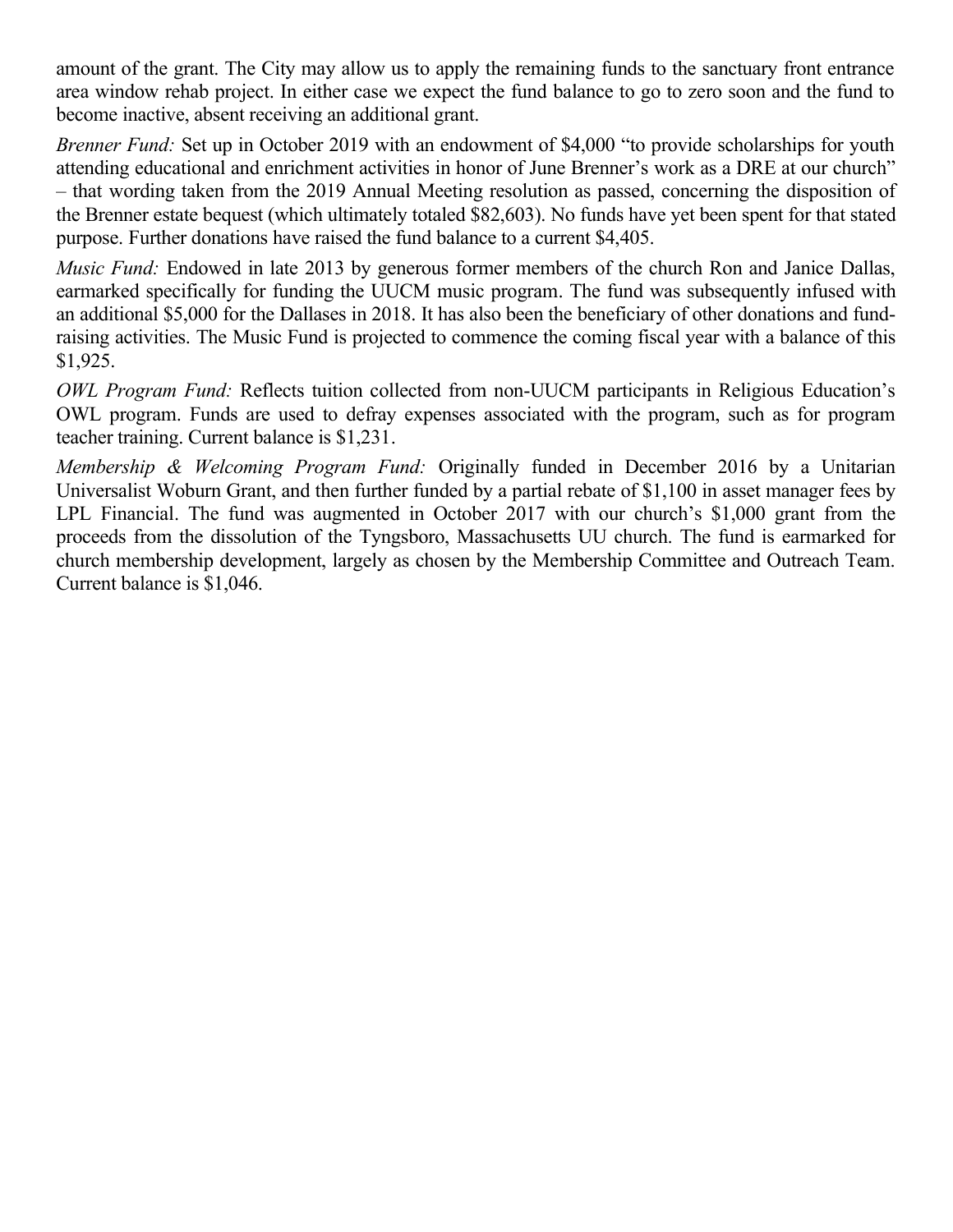## <span id="page-18-0"></span>**Annual Report from the Worship Committee**

**Members of the Worship Committee:** Rev. Bruce Taylor, Andey Amata, Carol Schachet, Mary MacNamee, Susan Jhirad, Molly Ruggles (music), Mimi Olivier (R.E.), Brian Wolf (liaison for the Board)

In general, we felt this was a remarkable year, as we made yet another transition from all-Zoom to hybrid services. An entire team of volunteers, led by Andey Amata and Carol Schachet made it possible to have a Zoom host, sound person and camera person for almost every service. Brian Wolf's help in establishing internet service in the Sanctuary was crucial.

We had substantial and generally very good services provided by Rev. Bruce, lay leaders (recruited by Carol Schachet) and guest ministers (recruited by Susan Jhirad).

Music, provided by Molly, Russell, the choir, and occasional soloists has been excellent.

Time for All Ages organized by Mimi has been delightful.

Despite the many stresses and challenges from Covid, and conflicting feelings from the congregation on Zoom vs. in-person services, we managed to work well together as a team, with a good division of labor. Mary MacNamee organized our agenda and chaired the meetings very well.

We also met with members of our Multicultural Ministry Team discuss the issue of Cultural Appropriation (in progress). We hope to continue these conversations. We have decided to give more acknowledgment in our services to musical sources and musicians especially from unacknowledged People of Color. We have a proposal we will submit to our members to pay a sum of money in lieu of "royalties" to a community music school that focuses on teaching and supporting gospel music of the African-American tradition.

We will not continue hybrid services over the summer because of availability of volunteers, so our summer services will be in-person, some in the Sanctuary, some perhaps outside. Our summer lay-led services will be more casual, as usual.

We had not planned to continue hybrid services into the next church year. However, we have heard from members and friends with some health issues and disabilities that they wish Zoom services to continue, and we have suggested the Board considering hiring someone to take over some of the volunteers' duties to help with this. The Worship Committee cannot continue to take this on.

In sum, we feel we have had quite a good year overall, with quality services both on Zoom and in the Sanctuary. We will have a retreat in August to plan ahead to next year.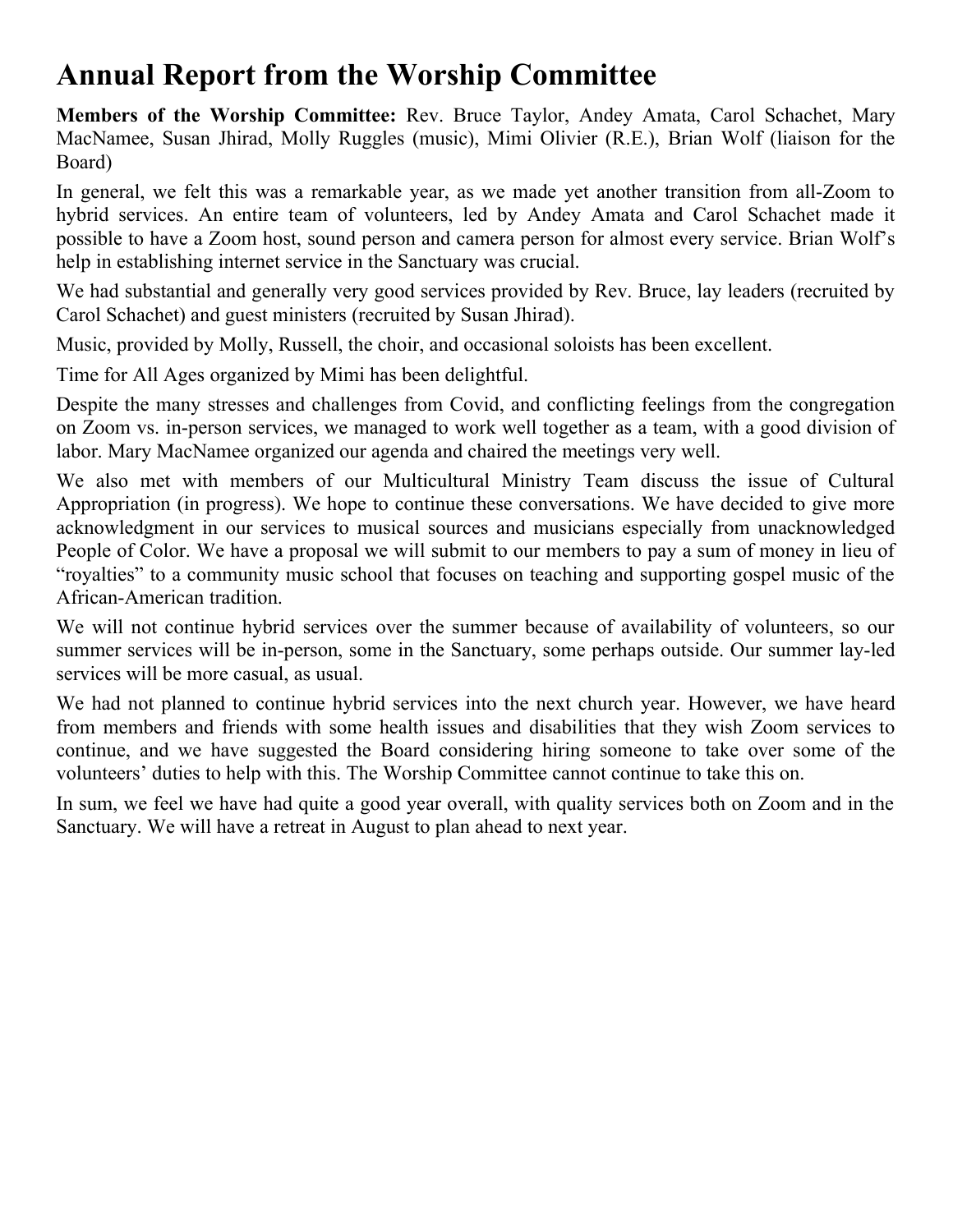## <span id="page-19-0"></span>**Report on the Small Group Ministry Program**

Our church life actively continued via small groups this year.

## **Book Groups**

The UUCM Social Justice Book Group originally emerged out of the Social Justice Committee. Its readings are mainly about race, but in recent years have also touched on other pressing social justice topics. Both fiction and non-fiction books are included, and each year's selections are chosen by a ballot by all the group's participants the preceding summer. This year, the group was split into three sections. All met on Monday nights. Group leaders were Susan Jhirad (in-person group), Ann Heintz, and Michael Glenn (both groups on ZOOM). About 29 people were registered for these groups, although actual attendance varied.

The year's reading list was:

September: Isabel Wilkerson, *Caste*

October: Ocean Vuong, *On Earth We're Briefly Gorgeous*

November: Ta-Nehisi Coate, *We Were Eight Years in Power: An American Tragedy*

December: Hope Jahren, *The Story of More: How We Got to Climate Change and Where We Go From Here*

January: Catherine Meeks and Nibs Stroupe, *Passionate for Justice: Ida B. Wells as Prophet for Our Time*

February: Paul Krugman, *Arguing with Zombies*

March: Thomas King, *The Inconvenient Indian*

April: Frederick Douglass, *Narrative of The Life of Frederick Douglass: An American Slave*

May: Heather McGhee, *The Sum of Us: What Racism Costs Everyone and How We Can Prosper Together*

June: Kaitlyn Greenidge, *Libertie*

July: Sandra Cisneros, *Woman Hollering Creek and other stories*

August: Lalia Ibrahim, *Paper Wife*

We will continue next year and hope to expand our groups.

## **Meditations**

The UUCM sangha meets the first and third Thursdays of each month. It has a mailing list of about 25 people, and between 6-11 folks generally attend each sitting. Meditation evenings on Zoom include two periods of sitting meditation, one of walking/standing meditation, a dharma reading, and discussion. This year Michael Glenn led the first sitting of the month and Rev. Lilia Cuervo the second. The meditation group has been going for about eight years now and includes a number of people who come to no other UUCM activity but this.

## **Touchstone Groups**

UUCM has offered small "chalice" or "covenant" groups for many years. This year, we again created our own curriculum, called "Touchstone" groups. We had four different groups, led by five facilitators (Rev. Bruce, Lourie August, Alex Daum, and Michael Glenn, and Ann Heintz). Twenty-seven members of the church community participated in these monthly groups. Feedback has been uniformly positive. We are working on a new curriculum for 2022-2023.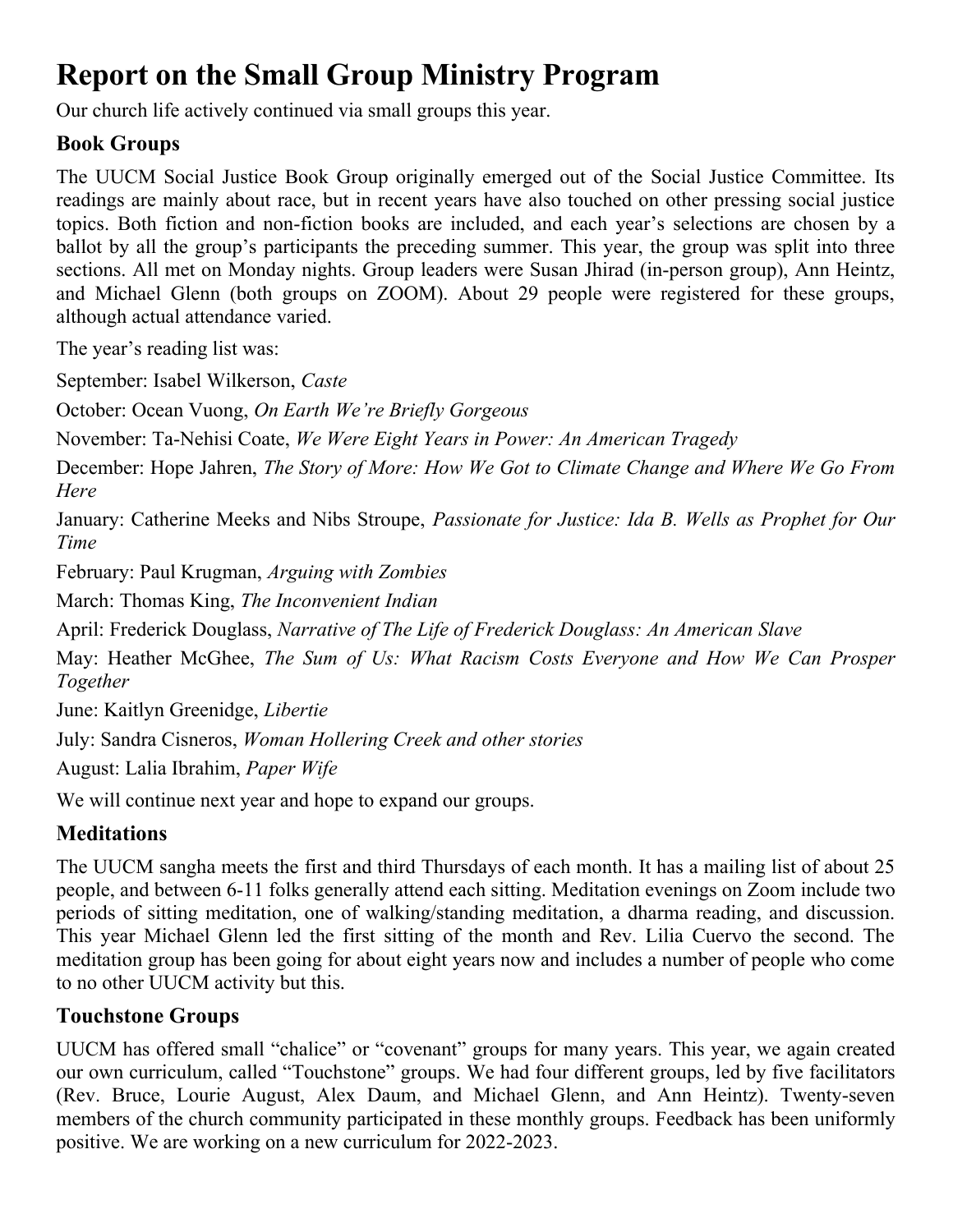Here is this year's curriculum:

- 1. Talk about who or what inspired you when you were growing up ...what did they inspire you to do? Who or what are the sources of inspiration for you now?
- 2. Talk about a painful experience you endured sometime in the past ... how did you deal with it ... how did it change you ... what have you learned from it ...what survival skills have you learned to help deal with tough times?
- 3. Who are you? What identities do you call your own? Did you choose your identities or are they something that came to you? How has you identity changed over the years?
- 4. Talk about your relationship with your physical body ...what have you come to learn about the spiritual nature of touch, movement, and the health of your body?
- 5. Talk about one of your closest friends ... what has this friendship meant to you ...what role does friendship play in your life?
- 6. Talk about how you've changed over the years ... what changes do you feel are significant ... what caused them ... what other changes would you like to see in yourself?
- 7. Talk about someone close to you who has died ... how do they still live inside you ... how do you deal with the death of family and friends?
- 8. Talk about what gives you the greatest joy and fulfillment ... what are you aspiring (intending) to do with the rest of your life?
- 9. Closing session: Appreciation Circle

Submitted by Michael Glenn

## <span id="page-20-0"></span>**Annual Report from the Buildings & Grounds Committee**

The current Building & Grounds Committee members are Loren Bernardi, Liz Ammons, Cathy Collins, and Geoff Ward.

We welcomed veteran church community member Cathy Collins onto the committee this year. We also welcomed new sexton Jim Costello as a de facto member. Both bring welcome craftsmanship talents and technical know-how to the arena.

The year was another active one for the committee. Some longstanding issues moved from what we had classified as important into the important *and* urgent category. Some other issues formerly in the amorphous nature of "unknown unknowns" chose this particular year to impress themselves onto our consciousness. Major projects completed this past year were:

(1) Outside wall shingles on the north and west sides of the church building were replaced. The deteriorated condition of these shingles was cited as a concern in last year's Committee report. When the old shingles were removed it was discovered that one the sill beams along the west side foundation had rotted and needed replacement. The cost of the projects totaled \$20,100.

(2) Both the church and Osgood House heating systems experience major incessant issues over the cold season. The primary sump pump in the church basement failed, as we expect to happen every 2-3 years – their life expectancy. We have a backup pump to step in when this happens; however, it also failed and the resulting flooding damaged the burner. The church boiler also went through a period of failureto-start episodes that were unrelated to the pumps mechanical failure. The source of the issue – sufficiently rare that I had never before encountered it in my well over 10 years of system oversight –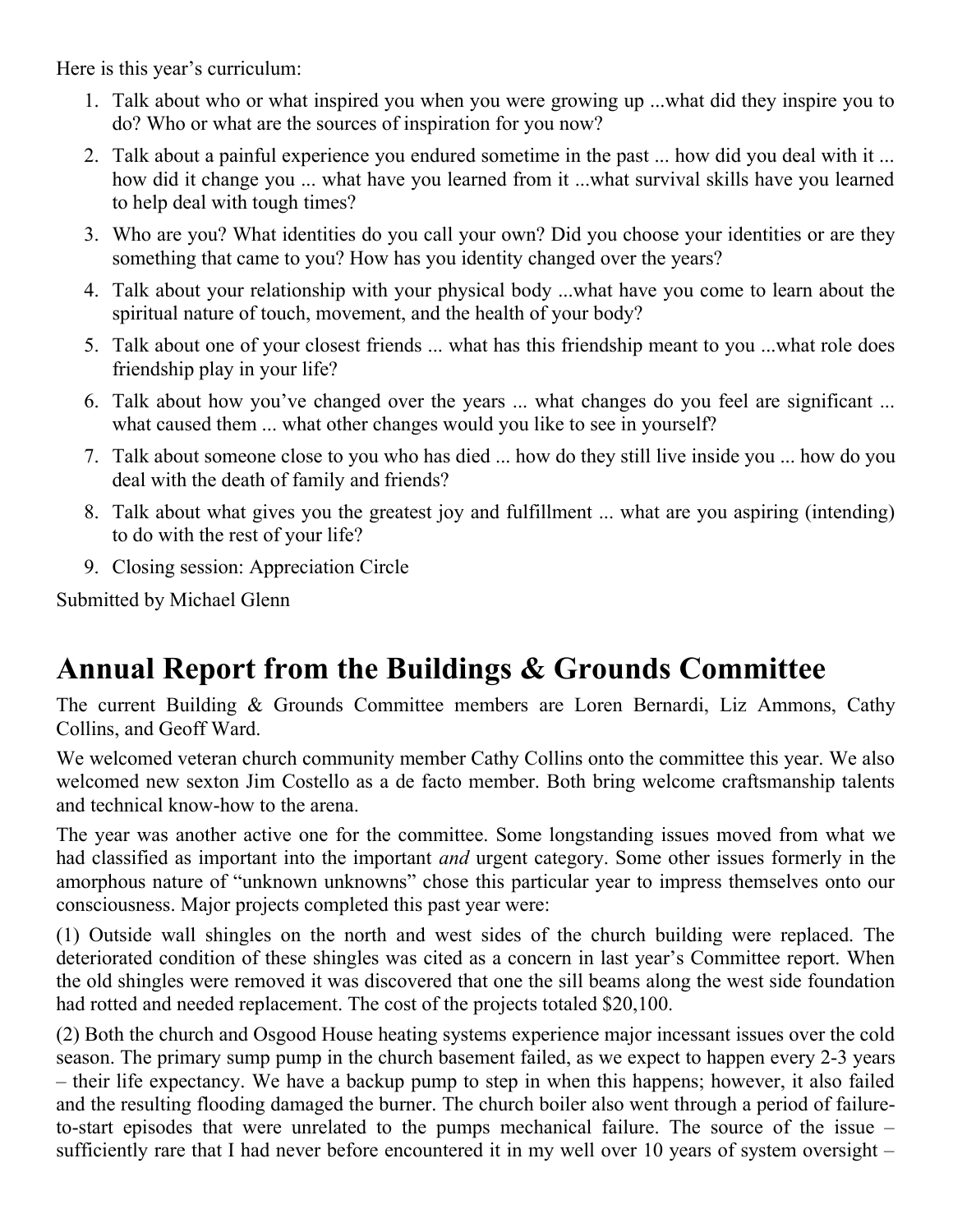was ultimately tracked down and remedied. The Osgood House furnace is ongoingly leaking water, indicating that after 50 years it is reaching its end-of-life. It too had multiple heat startup failures.

The cost of the new set of sump pumps, needed repairs, and service calls was almost \$7,000. We are implementing a process, still to be entirely figured out, to ongoingly test the backup sump pump and/or monitor the status of the primary pump so that the double-failure and resulting damage does not recur.

(3) Major sections of the rear driveway were repaved. In the past we have tried to temporize with smaller patch jobs which largely involved filling the worst potholes; however, we have noted that such work supplied only short-term palliatives. So although the cost of \$2,500 of this new more substantial patching job was nontrivial, the newly paved areas appear to have come through the winter in good shape and we have hopes that more repaving will not soon be required.

(4) The accumulated detritus in the church basement, an outcome of its having been treated as a convenient dumping ground of sorts for decades, was hauled away. The cost of the job was \$900.

Forthcoming jobs on our immediate horizon or priority list include:

(1) The sanctuary front door entryway window area, long an area of concern, is currently being repaired. The same contractor is replacing the plexiglass protectors for the eye-level stained glass windows in the sanctuary, and repairing the associated interfaces with the structure.

(2) We are currently getting bids for a replacement furnace for the Osgood House.

(3) Committee member Loren Bernardi has mapped out the heating system pipe network beneath the sanctuary. The intermittent issue of some of the pipes knocking when heating cycle commences is better addressed while it is merely annoying, rather than after the cumulative stress has resulted in a fracture along some critical network segment. We have obtained informal but, absent a forensic analysis, speculative opinions on the matter from several heating professionals. Our next step is to have a specialist perform the needed system analysis. Ideally they will be able to pinpoint specific sources and save us from having to engage in a sequential set of potentially expensive guesswork repairs.

The Medford Community Gardens group continues to improve our church grounds. Their focus has been on the Osgood House grounds and the area along the Benker Hall east wall. Their Joan Parker memorial between the Osgood House and our Powderhouse Road neighbors has transformed the area from an overgrown, invasive plants-infested mess into a tastefully ordrly oasis. We are grateful for the gardeners' presence and their ongoing efforts. A group of our church members has also started a pollinator-friendly, native plants garden on the church front lawn. Our grounds are getting a lot of loving attention and care!

This past year we bid farewell to our retiring sexton of some 20 years, Fred Humphries, in a ceremony during a church service. Our treasured ancient buildings require ongoing monitoring, most importantly in order to detect small problems when they first show up, before they metamorphose into large issues. We have been fortunate to have Fred and now Jim diligently acting in that capacity.

Respectfully submitted,

Geoff Ward, Building & Grounds Committee chairman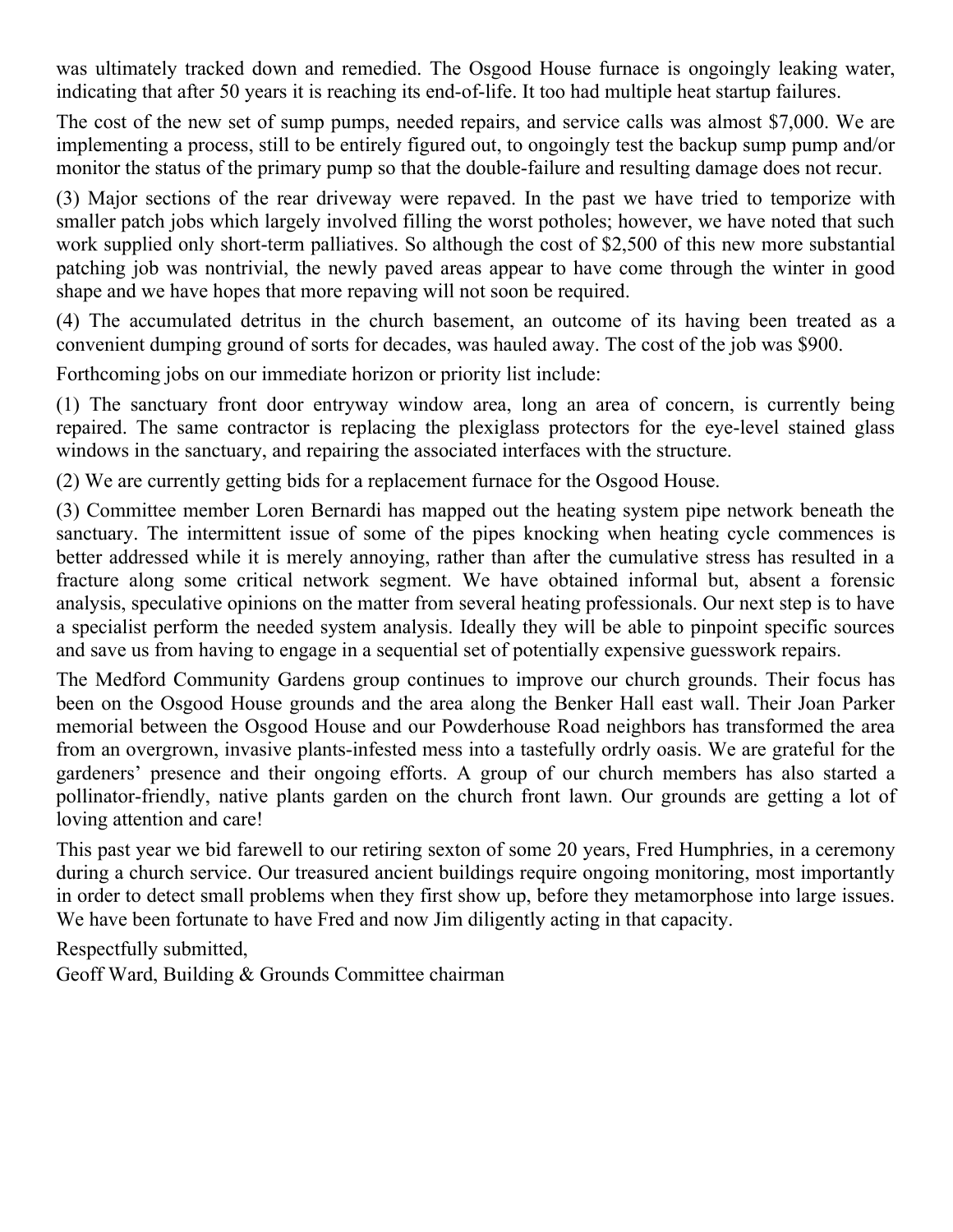## <span id="page-22-2"></span>**Annual Report from the Membership Committee**

Membership reflects an intentional and free commitment to the Congregation of UUCM as expressed in the Covenant we say each Sunday as well as our affirmation and support of the Principles of the UUA.

During this second year of Covid almost all services were hybrid – being conducted in the sanctuary and broadcast via Zoom. Led by Michael Glenn, members of the Congregation served as "Greeters" for these services by initiating "chats" with newcomers to give them the opportunity to ask questions and learn more about Unitarian Universalism in general and UUCM in particular.

This year six individuals signed the Roll of Members: Amy DeMarco, Linda Ingersoll, Shaina Sawyer, Marlena Hubley, Mary Jo Fortes, and Kerrie Fallon. This year UUCM also celebrated the marriage of members Avalon Owens and Paul Marcucilli.

The church year saw many visitors both in the Sanctuary and via Zoom. Some of these have attended frequently, and several have taken active parts in Social Justice work and have participated in some of the Small Group Ministry activities.

Michael Glenn, who has led the effort in making and maintaining contact with visitors, has announced that he will be stepping down from this at the end of the church year. The Board is seeking someone to take his place.

We also sadly note the passing of members Lois Phinney, Bob Stockwell and former member Marion Shaw.

Respectfully submitted, Steve Schmidt

## <span id="page-22-1"></span>**Annual Report from the Caring Team**

The Caring Ministry of UUCM continues as an oft behind the scenes support of members for each other. Without fanfare or notice members have stepped forward to care for others in times of loss, serious health issues, relocation, and a host of other matters where care and assistance was needed.

Phone calls, visits, transportation assistance and meals were, and are, the most common forms of caring that members provide to one another.

As COVID, economic, social, and political issues continue to be a source of concern and worry, members are encouraged to remember that one way of contributing to the well-being of UUCM is through these acts of caring.

Respectfully submitted, Steve Schmidt

## <span id="page-22-0"></span>**Annual Report from the Greeting Team**

In March, Steve Schmidt announced that he will stop organizing the Greeters/Users by the end of the church year.

Steve wishes to extend his warm and hearty gratitude to the several members who stepped forward to greet and especially to Nick Sargant who, for the many weeks that Steve was not able to attend service in person, took over Greeting.

Respectfully submitted, Steve Schmidt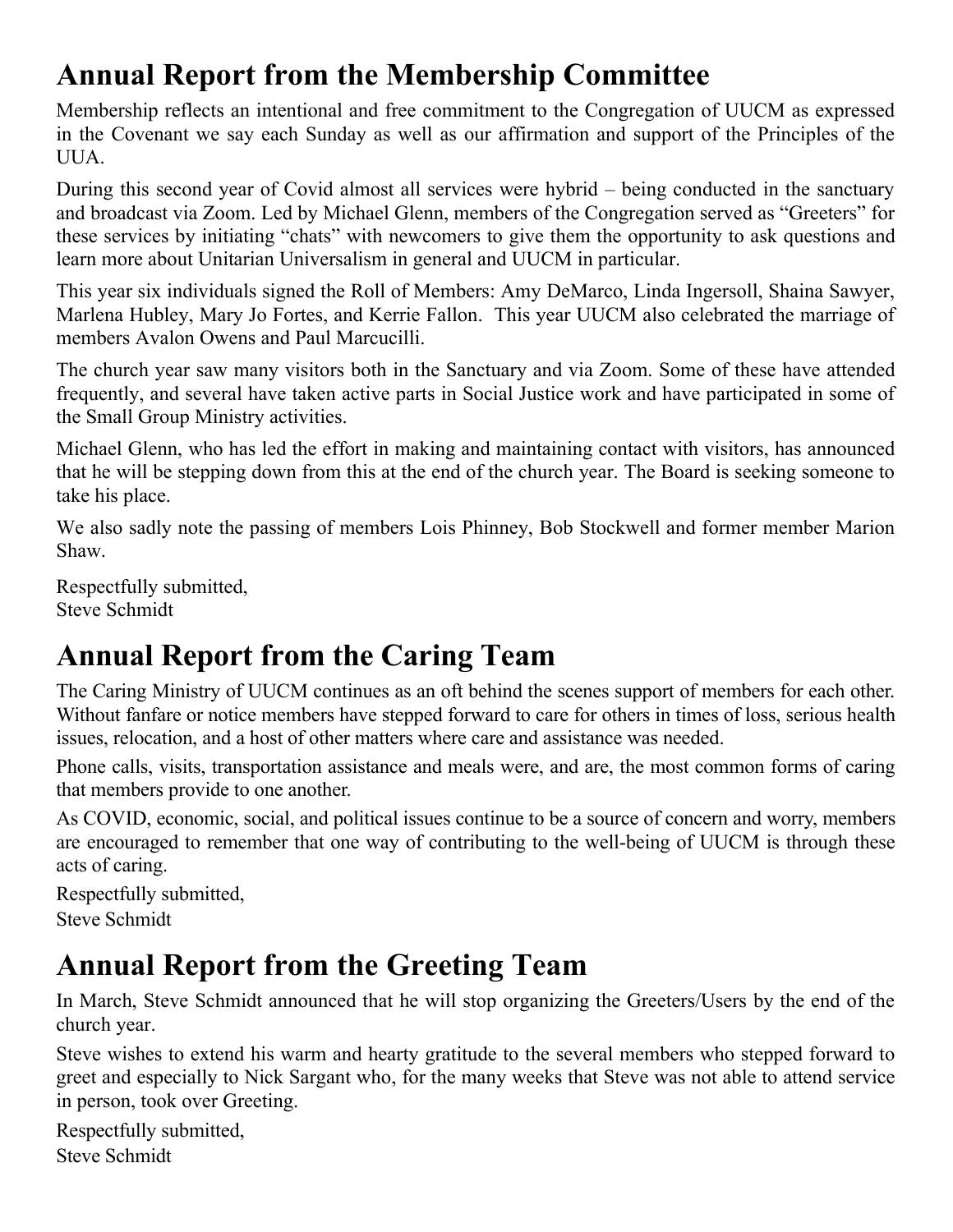## <span id="page-23-0"></span>**Annual Report from the Social Justice Committee**

After a hiatus of several years, Our church's Social Justice Committee started up again in August, 2021. Liz Ammons and Ann Heintz agreed to serve as co-chairs. At its initial meetings the group resolved that all its projects should have an impact on racial justice, and then set two goals for the year: (1) to become involved in a local issue that involved racial justice, and (2) to ally with a larger interfaith organization that addressed social justice issues. By year's end it appeared we had met both goals.

#### **Joining the Greater Boston Interfaith Organization**

After exploring various options we decided that joining the Greater Boston Interfaith Organization (GBIO) was the best way to meet our second goal. We introduced GBIO to the church congregation at the October 17 service, when Marcia Hams, a fellow UU from the First Parish Church of Cambridge and GBIO Organizer, told us her personal story and described her involvement with GBIO over the years. Shortly afterwards, the SJC voted to propose affiliating with GBIO and in October the UUCM Board approved our provisionally joining GBIO.

GBIO is a large interfaith organization of more than 65 churches, mosques, and synagogues in the Boston area, quite diverse and with a diverse leadership. Since 1990 it has successfully advocated for a number of major social justice issues, e.g., the current Massachusetts health plan, legalizing gay marriage, and solidarity against Islamophobia. After spending eight months last year democratically canvassing its members, GBIO decided to move forward on three areas of virtually universal concern: Affordable Housing (both private and public), Mental Health (especially in schools and low-income, minority communities) and Return from Incarceration, all three areas having a high impact on racial justice. This work is now under way.

We at UUCM formed a GBIO Core Team with two Liaison members, Naomi Reich and Lu Traina, and other Core Team members Hank Driscoll, Michael Glenn, and Susan Jhirad. By the end of the year new church member Mary Jo Fortes and newcomer Matthew Leming had also joined the Core Team and were both extremely active on the Mental Health and Affordable Housing Action Teams. Our work has also involved reaching out and speaking with other UUCM community members in "One on One" conversations, so we can know our community better and learn people's social justice concerns.

## **Showing the film "Cracking the Codes: The System of Racial Inequity"**

On March 12, we showed and discussed the award-winning film "Cracking the Codes: The System of Racial Inequity." A dozen people attended the showing.

## **Housing an Afghan refugee family in Osgood House**

Responding to an ask from the refugee support organization Lex-Rap, Liz Ammons suggested to the Board that we house an Afghan family in Osgood House. The Board agreed. Thanks to volunteer members of our church and Lex-Rap, who put in a lot of effort to turn Osgood House once again into the living quarters it had been in the distant past, the Mir family of nine were able to move into the former personage in April. Liz Ammons and Chris Fiorello, as well as members of Lex-Rap helped connect them to schools, and to getting their basic needs met, obtaining legal documents, and so on. The family attended an Iftar event in April at ICCM, along with Liz, Chris, and Rev. Bruce. They also came to our church's social hour on May 15, so that the whole congregation can welcome them. Their housing at Osgood is "temporary," but we have no idea how long that may last. Meanwhile, others may engage more with them later.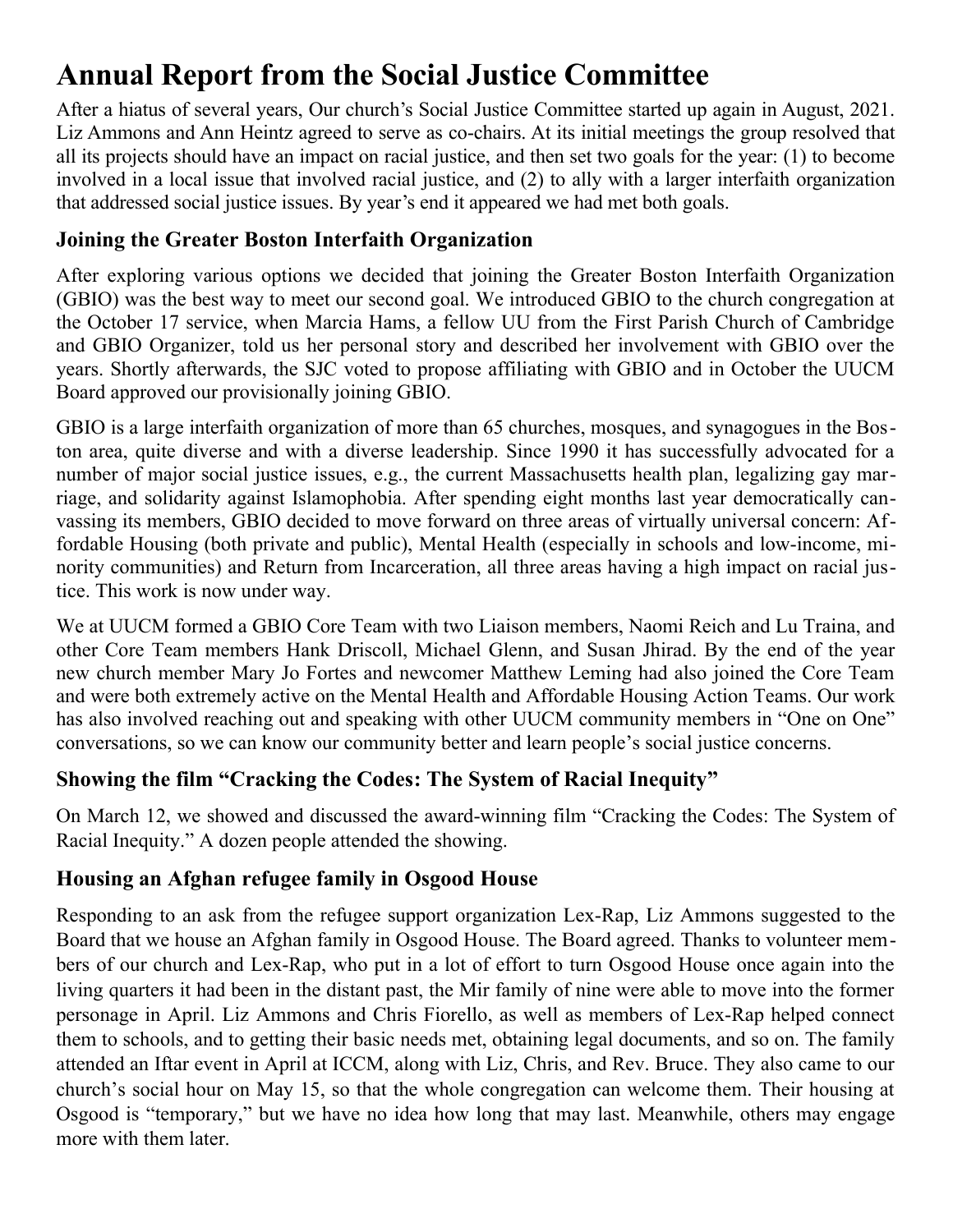#### **Supporting Medford Pride Festival**

This year will feature Medford's first Pride Festival, initiated by Medford's new Diversity Director Francis Nwajei. UUCM member Michael Lowe was one of the committee of six who will plan the event. We plan to mobilize church support for the various events in June and possibly have a table at the main event at the Andrews School on June 26. UUCM will also help by providing space at our church for events, displaying signs on our lawn, and volunteering to help.

#### **Final Thoughts**

We will meet again in June to plan for next year's activities. All members of our congregation are warmly invited to join us. (For a small church, we are doing a lot.)

People actively involved in committee work over the year include Rev. Bruce Taylor, Liz Ammons, Ann Heintz, Mary Jo Fortes, Michael Lowe, Hank Driscoll, Lu Traina, Naomi Reich, Rita Bamford, Susan Jhirad, Michael Glenn, Matt Leming, Cheryl Bell, Robert Heintz and Robert Hayes.